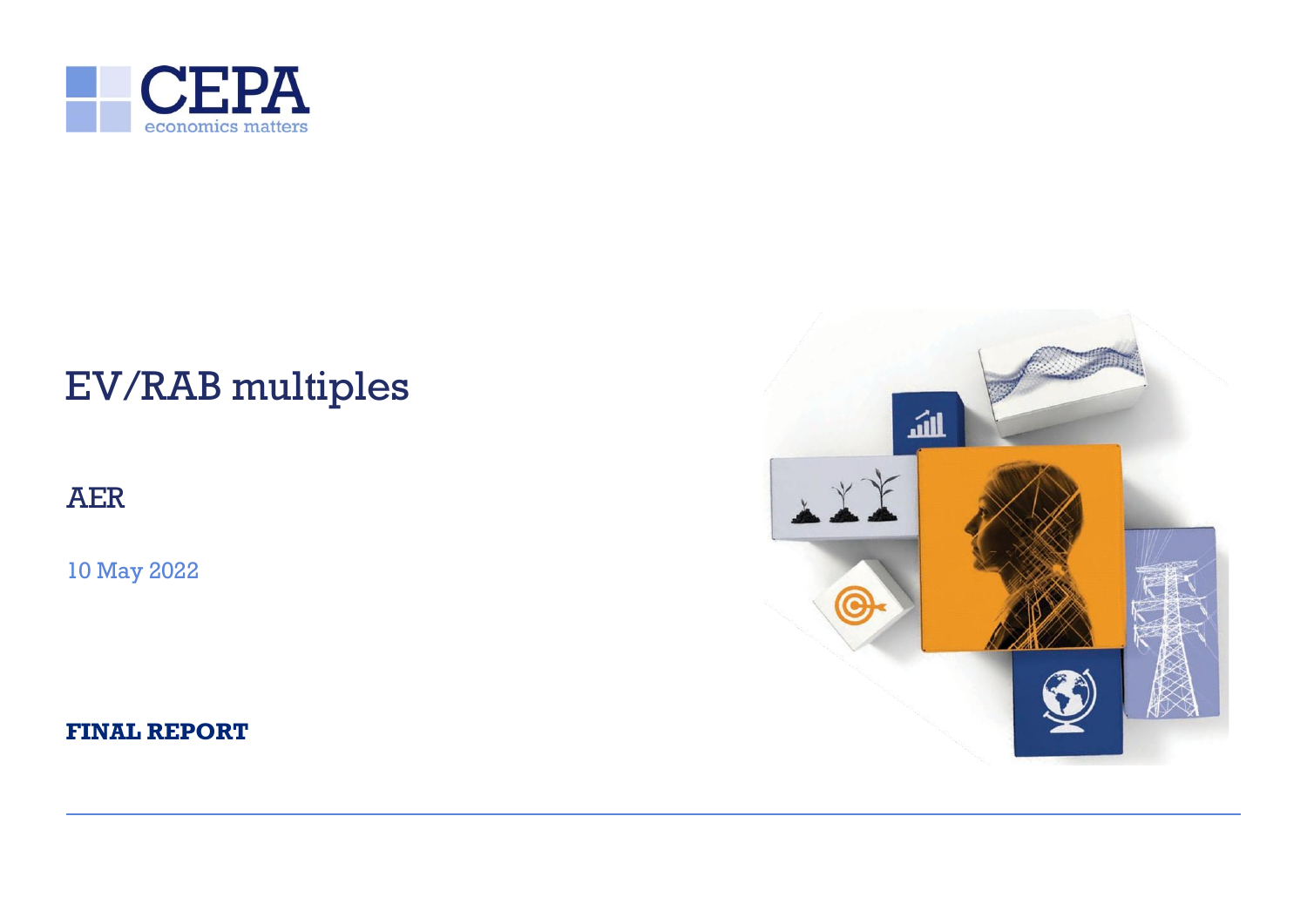

# **Important notice**

This document was prepared by Cambridge Economic Policy Associates Pty Ltd (trading as CEPA) for the exclusive use of the recipient(s) named herein.

The information contained in this document has been compiled by CEPA and may include material from other sources, which is believed to be reliable but has not been verified or audited. Public information, industry and statistical data are from sources we deem to be reliable; however, no reliance may be placed for any purposes whatsoever on the contents of this document or on its completeness. No representation or warranty, express or implied, is given and no responsibility or liability is or will be accepted by or on behalf of CEPA or by any of its directors, members, employees, agents or any other person as to the accuracy, completeness or correctness of the information contained in this document and any such liability is expressly disclaimed.

The findings enclosed in this document may contain predictions based on current data and historical trends. Any such predictions are subject to inherent risks and uncertainties.

The opinions expressed in this document are valid only for the purpose stated herein and as of the date stated. No obligation is assumed to revise this document to reflect changes, events or conditions, which occur subsequent to the date hereof.

CEPA does not accept or assume any responsibility in respect of the document to any readers of it (third parties), other than the recipient(s) named therein. To the fullest extent permitted by law, CEPA will accept no liability in respect of the document to any third parties. Should any third parties choose to rely on the document, then they do so at their own risk.

The content contained within this document is the copyright of the recipient(s) named herein, or CEPA has licensed its copyright to recipient(s) named herein. The recipient(s) or any third parties may not reproduce or pass on this document, directly or indirectly, to any other person in whole or in part, for any other purpose than stated herein, without our prior approval.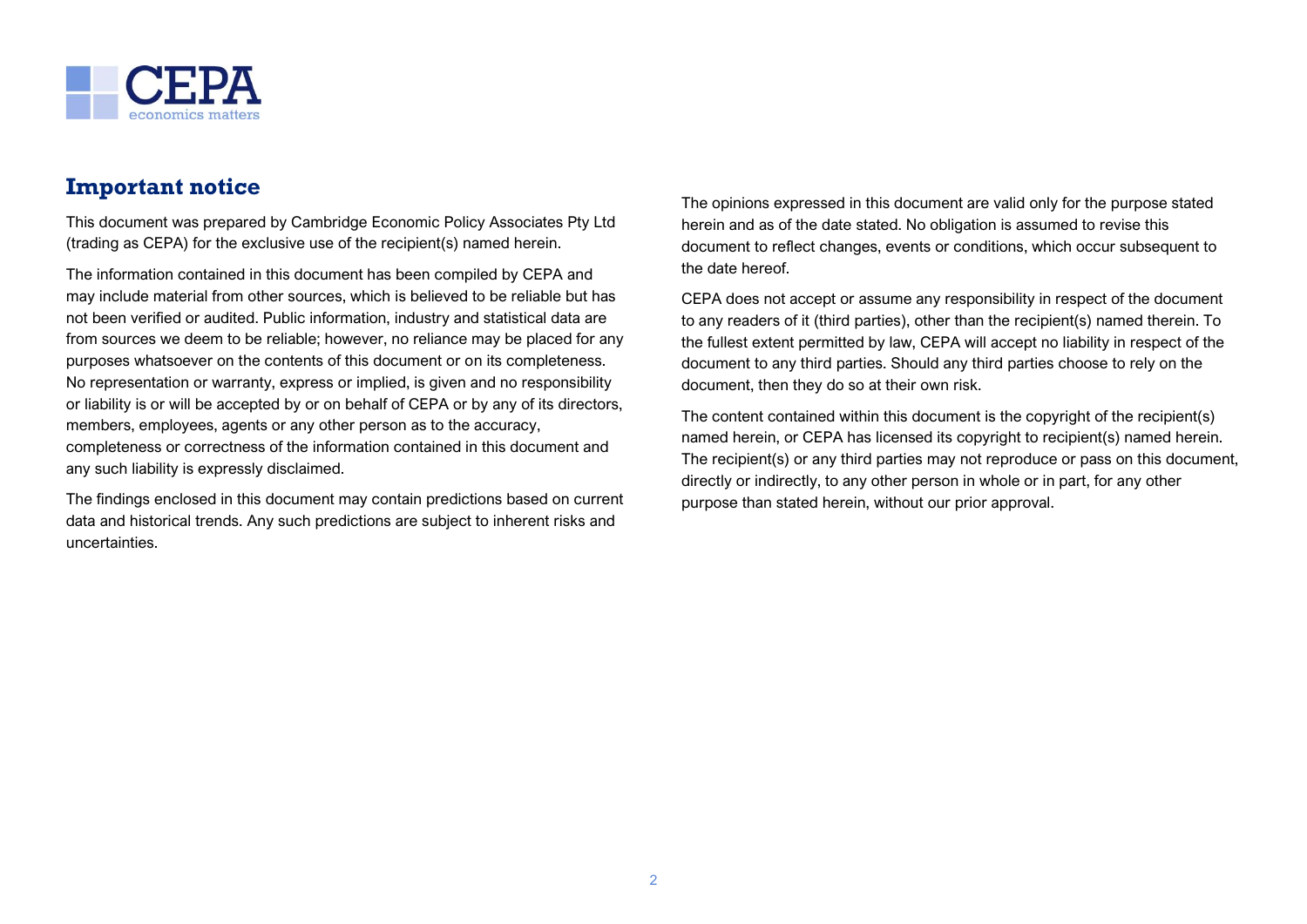

# **Contents**

| 1.             |      |  |  |  |
|----------------|------|--|--|--|
| 2 <sub>1</sub> |      |  |  |  |
|                | 2.1. |  |  |  |
|                | 2.2. |  |  |  |
|                | 2.3. |  |  |  |
|                | 2.4. |  |  |  |
|                | 2.5. |  |  |  |
|                | 2.6. |  |  |  |
| 3 <sub>1</sub> |      |  |  |  |
|                | 3.1. |  |  |  |
|                | 3.2. |  |  |  |
|                | 3.3. |  |  |  |
|                | 3.4. |  |  |  |
| 4.             |      |  |  |  |
|                | 4.1. |  |  |  |
|                | 4.2. |  |  |  |
|                |      |  |  |  |

| APPENDIX A SUPPORTING DATA - HISTORIC EV/RAB MULTIPLES  25 |
|------------------------------------------------------------|
| APPENDIX B SUPPORTING DATA - INFERENCE MODEL 28            |
| APPENDIX C SUPPORTING DATA - COST OF DEBT  31              |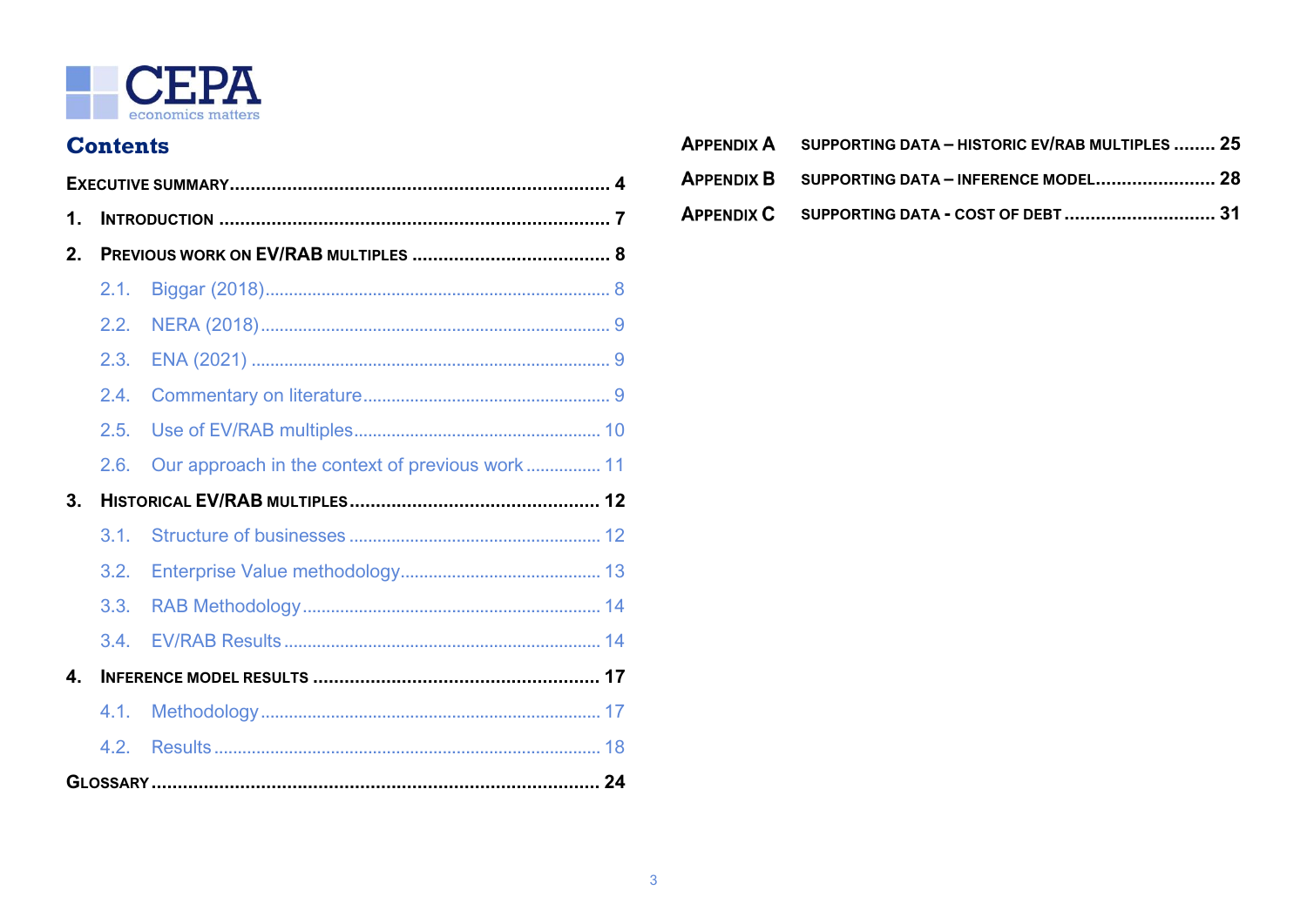

# <span id="page-3-0"></span>**EXECUTIVE SUMMARY**

As part of its work for the 2022 Rate of Return Instrument (RORI), the Australian Energy Regulator (AER) engaged CEPA to undertake analysis of EV/RAB multiples. Our terms of reference were: to review previous commentary on EV/RAB multiples; to estimate EV/RAB multiples for Spark Infrastructure and Ausnet Services; and to identify what inferences could be drawn that would contribute to the work on the RORI.

# **EV/RAB multiples**

For companies regulated using a building blocks approach, the **Regulated Asset Base (RAB)**, is multiplied by the allowed return to give the (pre-tax) profit block of the revenue allowance. Under the regulatory framework for networks, the RAB reflects the value of an implicit promise by the regulator to companies to allow them reasonable returns on the capital that they have invested. It is equal to the net present value of expected revenue less expected costs, discounted at the allowed return on capital.

The **Enterprise Value (EV)** of a company is the total value of its debt, equity, and other securities, and represents the net present value of future cash flows discounted at the weighted average cost of capital. If the allowances in the building block formula for a regulated company accurately reflect expected costs, the allowed return is equal to the cost of capital, and the assets and liabilities that the EV represents are the same as those included in the RAB, it follows that EV will equal RAB. A ratio of EV to RAB ("EV/RAB multiple") that is not equal to 1 signifies that the investors anticipate allowances for costs that differ from costs, and /or that the allowed return on capital in future successive price controls is expected to be different from the cost of capital required by investors for an investment of similar risk.

EV/RAB has been taken by some commentators to be a direct indicator of the cost of capital. However, there are a range of other factors that can affect the ratio. These relate to:

- The **measurement** of EV/RAB. The EV/RAB must be measured for the same assets, with estimates of the value of other assets to be excluded from EV. The EV should reflect the market value of all securities. Consideration should be given to the value of regulatory promises on the cost of debt, which in the case of the AER is the trailing average approach to the cost of debt allowance.
- The **inferences** that can be drawn from a particular EV/RAB ratio. This requires assumptions about expected outperformance of regulatory expectations, as well as the expected growth of the RAB.

Any observed EV/RAB ratio results from expectations by investors of a combination of different variables. These expectations are not directly observable. However, we can look for evidence to assess what expectations of variables are reasonable, and from this draw inferences about the cost of equity and other return assumptions.

There will be uncertainty about such estimates. But there is uncertainty about the inferences that can be drawn on the cost of equity from all approaches used by regulators, including those from all approaches to estimate parameters in the AER's foundation model, the Sharpe-Lintner CAPM.

### **Measurement of EV/RAB: base estimate**

Section 3 of this report sets out our estimates of the EV/RAB multiple for two electricity network businesses, Spark Infrastructure (SKI) and Ausnet Services (AST). Both businesses have now been acquired and delisted, and we report ten years of annual estimates of EV/RAB for each, as well as estimates at the time of the transactions.

The EV attributable to RAB regulated activities comprises: the market value of equity *less* cash *plus* the market value of debt *less* the estimated market value of businesses that are not RAB regulated. The market value of debt is estimated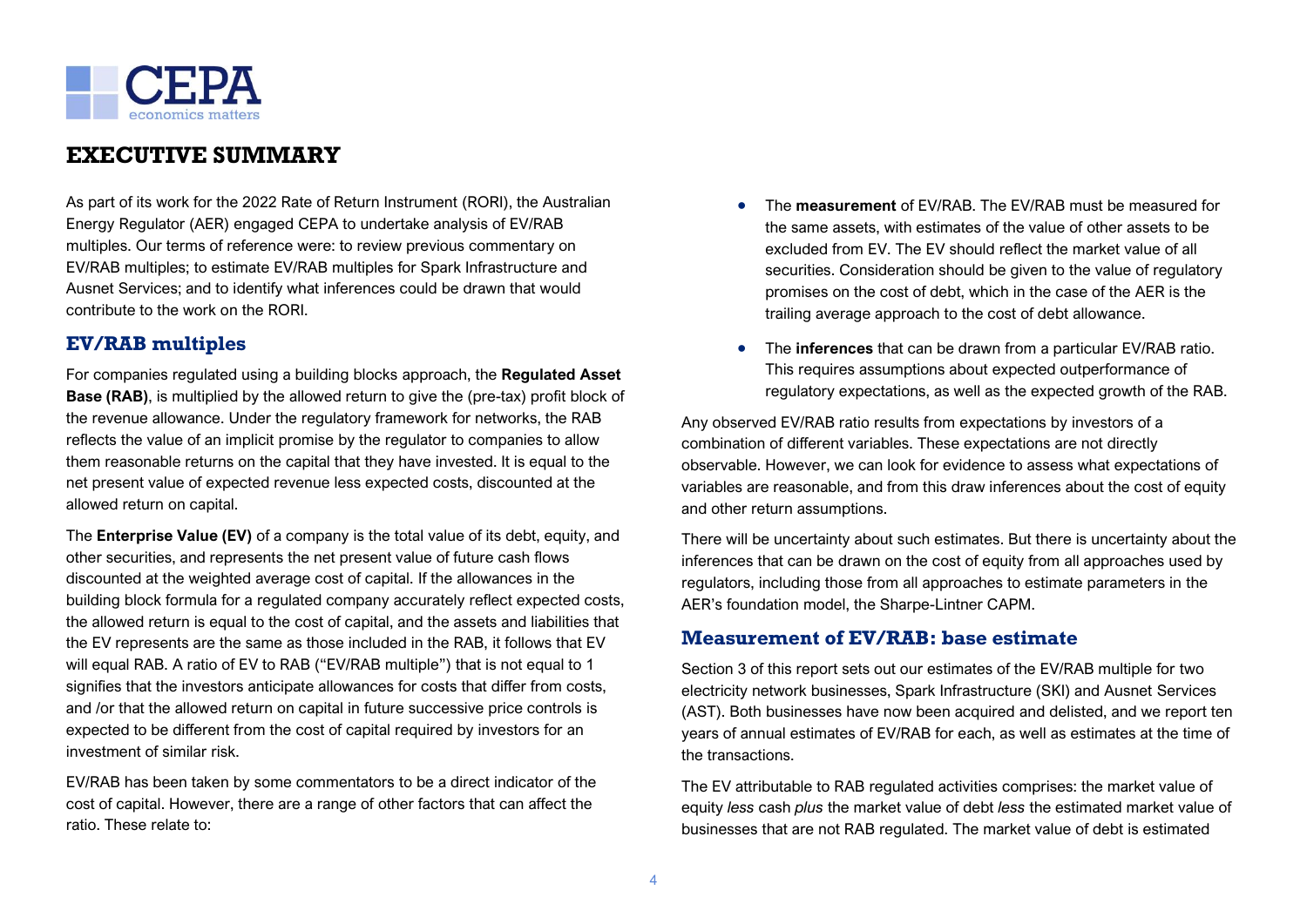

from listed data on bonds where available. We have used appropriate comparator valuation ratios from listed companies and applied these ratios to data from SKI and AST group companies to estimate a range of values for the non-regulated businesses. For SKI, which has minority stakes in RAB regulated businesses, we estimate the proportional value of debt in the calculation, and the proportional value of non-RAB regulated activities. For periods when the listed securities were stapled securities (i.e. investors own a combined equity security and a loan note that could not be separately traded) the EV is the market capitalisation of the stapled security plus debt excluding the loan note (the value of which will be included in the market capitalisation).

Our central estimate of the EV/RAB at the transaction date is **1.64x** for SKI and **1.74x** for AST with ranges of 1.53x – 1.75x and 1.69x – 1.79x respectively depending on the value of the non-regulated businesses. On average, our estimate of the trading multiple over the period 2011-21 is 1.46x for SKI and 1.31x for AST.

### **Measurement of EV/RAB: cost of debt adjustment**

In its 2013 Rate of Return Guideline, the AER introduced a "trailing average" approach to the cost of debt to replace its previous "on the day" approach which has been applied in subsequent price control determinations. When fully implemented, under this approach, the allowed cost of debt reflects the average yield on 10 year corporate bonds over the previous 10 years. During a transition period, part of the allowed debt reflects the trailing average cost of debt, and the remainder the on the day approach.

In a period of falling interest rates (as has been the case in Australia), the allowed cost of debt under this approach is higher than the on the day approach. As a result, the value of the debt portion of RAB to an investor is higher than its face value. We have calculated the value of this regulatory promise and added it to the RAB to create an "adjusted RAB", and derived an adjusted EV/RAB.

As we have had a period of falling interest rates, the adjusted EV/RAB is **lower** than the raw EV/RAB, and the size of the adjustment is significant. Our central

estimate of the adjusted EV/RAB at the transaction date is **1.55x** for SKI and **1.68x** for AST.

# **Reasons for EV to differ from RAB**

The reasons why an investor's EV may differ from RAB are:

- The regulatory promise related to the **trailing average cost of debt**. As interest rates have fallen, the allowance is higher than the prevailing cost of debt. This means that the overall return on capital is higher than the cost of capital which increases the value that investors place on the assets, i.e. the EV.
- **Out- (or under-) performance** against **cost of debt** assumptions. Companies may secure debt financing at a lower cost than regulatory assumptions. There are several reasons for this. A company may choose to finance at a shorter tenor than the AER's 10 year assumption. This would typically lead to lower debt costs at the time of debt issuance, but the company would be exposed to rate movements. Companies may also achieve financing at lower cost than other companies with a similar credit rating e.g. due to the skill of their corporate finance department.
- **Incentive schemes**. The AER provides additional revenue to companies that achieve agreed outcomes that they consider to give customer value.
- **Opex outperformance**. If companies achieve cost savings they capture value from this outperformance for a period. In the long term this benefits customers through lower cost allowances. If investors expect continued productivity gains, then future cash flows will reflect a sustained enhancement to allowances.
- **Tax** savings. The AER's tax allowance relies on assumptions about the tax regime. Companies may be able to optimise their tax liabilities and either defer tax or reduce it, which would increase EV. For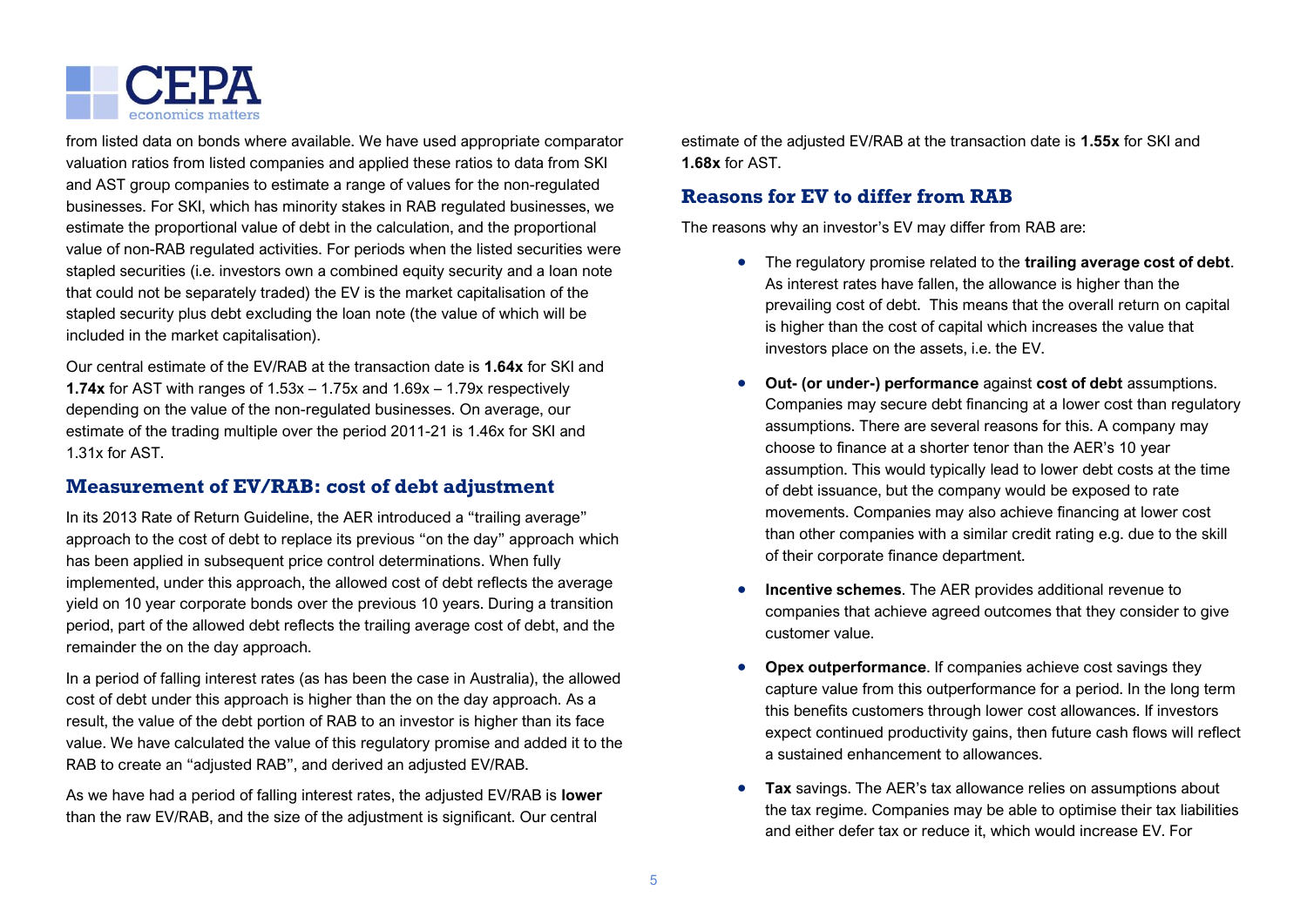

example, independent valuation reports on the AST transaction note a reduction in taxation from a "step up" in the tax asset base which may increase tax depreciation, reduce tax liabilities, and increase EV.

- **RAB growth**. If the achieved returns reflect investor requirements, investment leading to RAB growth has no value for investors. However, if investors to expect the regulatory regime to allow them to earn a premium over their required returns, then RAB growth further enhances their EV on top of the premium from outperformance.
- A difference between the expected allowed return on equity from the cost of equity ("**cost of equity difference**").

# **Inferences from EV/RAB multiples**

We have constructed stylised financial models for RAB regulated entities within SKI and AST. These are based on the post tax revenue models (PTRMs) published by the AER, populated with data extracted from these, but simplified so that they are suitable for making stylised assumptions about variables above.

Using industry data, we make estimates of the value to an investor of each of the factors above except for RAB growth and the cost of equity difference. Historically, for the regulated entities we are examining, opex outperformance has been between 5% and 12% of opex, and incentive schemes have provided between 0% to 3% of revenue. Companies have also enhanced equity returns through achieving debt costs that are lower than allowances, partly through issuing at a lower tenor than the AER assumption (which exposes companies to risk of rate rises). For our base case, our outperformance assumptions moved the EV/RAB ratio to 1.35 for AST and 1.29 for SKI. The AER promise to allow companies a trailing average cost of debt rather than the prevailing cost is valued at around 3.4% of RAB for AST and 5.7% for SKI.

So overall, for SKI, we find that of the 64% premium to RAB for the transaction approximately 35% of the premium remains unexplained by the first five factors. For AST, we find that approximately 39% of the premium is unexplained by the first five factors.

Keeping the estimate of the value of the first five factors fixed, there is a range of combinations of assumptions of RAB growth and cost of equity difference that are consistent with the observed EV/RAB multiple. For example, 1% nominal RAB growth compounded over our modelling period is consistent with a cost of equity difference of just under 2% and 5% RAB growth is approximately consistent with a no out-performance on the cost of equity.

There is uncertainty about what RAB growth should be expected. Transmission networks are expected to grow strongly with the implementation of the ISP. Increased electrification of energy, e.g. with the use of electric vehicles, as well as clean hydrogen production, may lead to substantial increases in electricity demand. However, network growth may be lower, as increased penetration of DER and better management of peak load should allow network capacity growth to be lower than that of energy demand.

We also note that there is uncertainty around the assumptions of the first five factors, as well as the value of non-RAB regulated assets in the base EV/RAB ratios. However, our analysis indicates that for plausible combinations of assumptions, it can be inferred that investors expect persistent outperformance on cost of debt and/or an allowed return on equity that is persistently above the market cost of equity for assets of equivalent risk.

In an incentive-based regulatory framework, it is crucial that companies have an opportunity to outperform regulatory expectations on opex, capex, and financing costs as well as to create value in non-RAB regulated businesses. This is in the interests of customers, as well as investors. These opportunities provide reasons why capital is attracted to the sector, and it is natural that investors should value them. We suggest that the analysis presented here can support an effective discussion about the appropriate structure and level of the incentive arrangements, in combination with discussions of the appropriate return on equity and debt.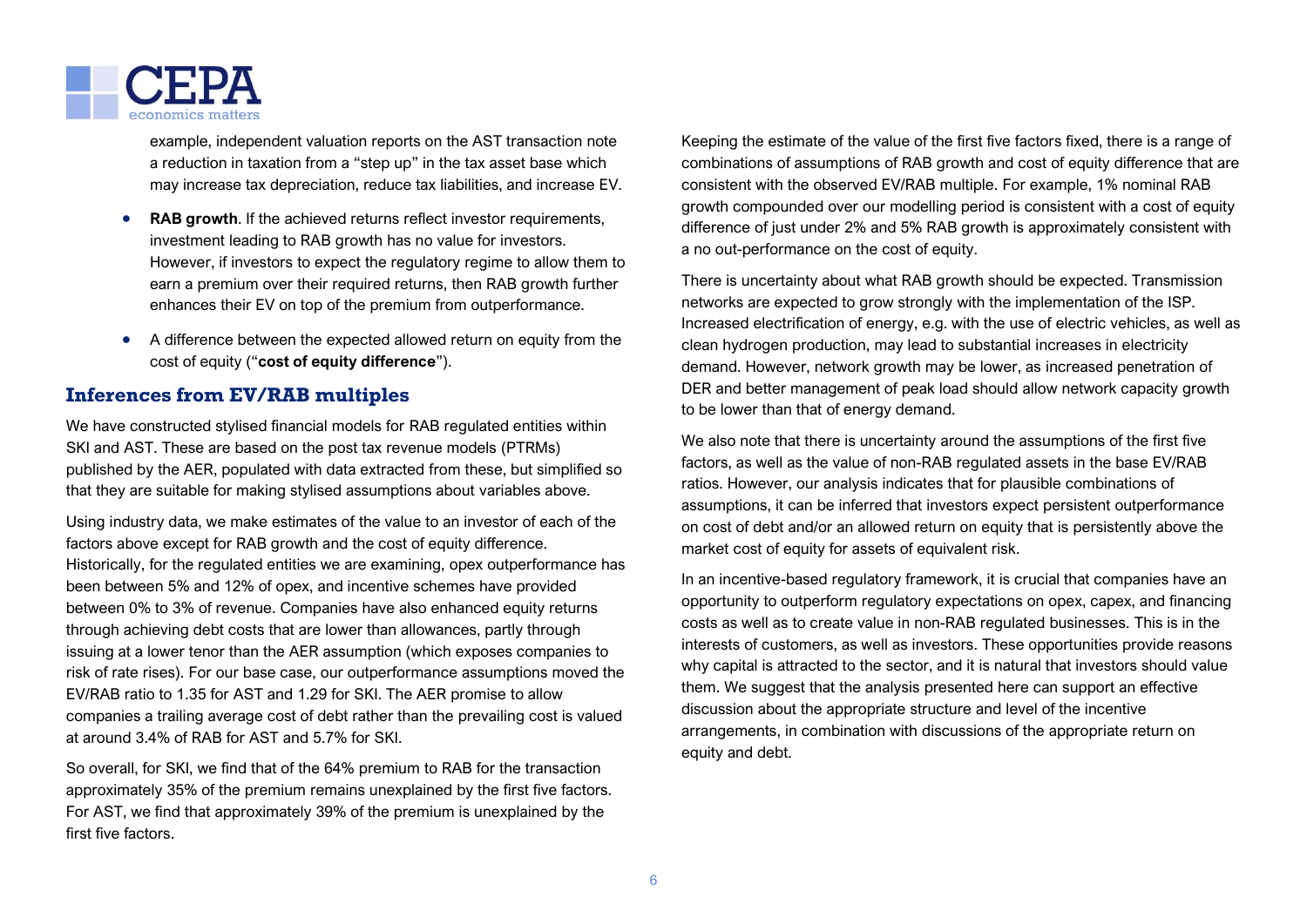

# <span id="page-6-0"></span>**1. INTRODUCTION**

The AER is currently undertaking a review of the rate of return parameters as part of its 2022 Rate of Return Instrument determination process. Regulated Network Services Providers (NSPs) currently receive a return on their regulated asset base (RAB) as determined by the AER. In order to promote the efficient investment in energy assets, the rate of return is set to a level such that, all else equal, provides ex-ante compensation for efficient financing costs. This aims to help achieve the goals set out by the National Electricity Objectives (NEO) and the National Gas Objectives (NGO) of promoting efficient investment in, and efficient operation of electricity/gas services for the long-term interests of consumers of electricity/gas.

As part of the review process the AER is considering the use of cross-checks to ensure the allowed rate of return is reasonable and appropriate and to inform the AER of any potential issues with the approach or assumptions to determine the allowed rate of return.

One cross-check being considered by the AER is the EV/RAB multiple, the ratio of the enterprise value (EV) of the firm to the RAB. The EV/RAB multiple can be observed continuously if the company is publicly traded in the stock market, otherwise it can be observed at fixed points of time when the company is acquired for a publicly known price. In financial theory, the value of an asset is the present value of all its future cashflows. It follows that under a strict set of conditions,1 if the allowed rate of return is set at an efficient level then the present value of its future cash flows (as determined by the allowed rate of return and RAB) should equal the RAB.

Measured RAB multiples in Australia, however, are typically greater than 1. This could be because: the enterprise value includes activities which are not

remunerated based on regulatory asset values so effectively the EV is overstated; the business is expected to outperform its regulatory allowances and earn a premium return for a sustained period; or the allowed cost of capital is higher than the return that investors require. A further reason is that the EV of the business may be high because the AER's trailing average approach to the cost of debt increases the value of the cash flows to the business when interest rates fall.

A key issue for the RORI review is the extent to which inferences about the cost of capital can be drawn from an analysis of EV/RAB multiples. The AER has asked CEPA to undertake work to provide insight on this issue. In particular:

- To review recent relevant commentary on EV/RAB multiples, and to synthesise and draw conclusions from this work. We focus on recent literature from Australia as requested by AER (Section 2).
- To estimate the EV/RAB multiple for two companies: Spark Infrastructure (SKI) and Ausnet Services (AST). We have undertaken this analysis for annual data points for each of the last 10 years, as well as the data for the date of recent transactions at which these companies were acquired (Section 3).
- To assess the inferences, if any, that can be drawn from analysis of EV/RAB multiples on the cost of capital and cost of equity of listed network companies and associated transactions. We have done this with a stylised financial model from which the impact of drivers of the RAB multiple can be assessed (Section 4).

Our synthesis of the implications of this analysis is set out in the Executive Summary above.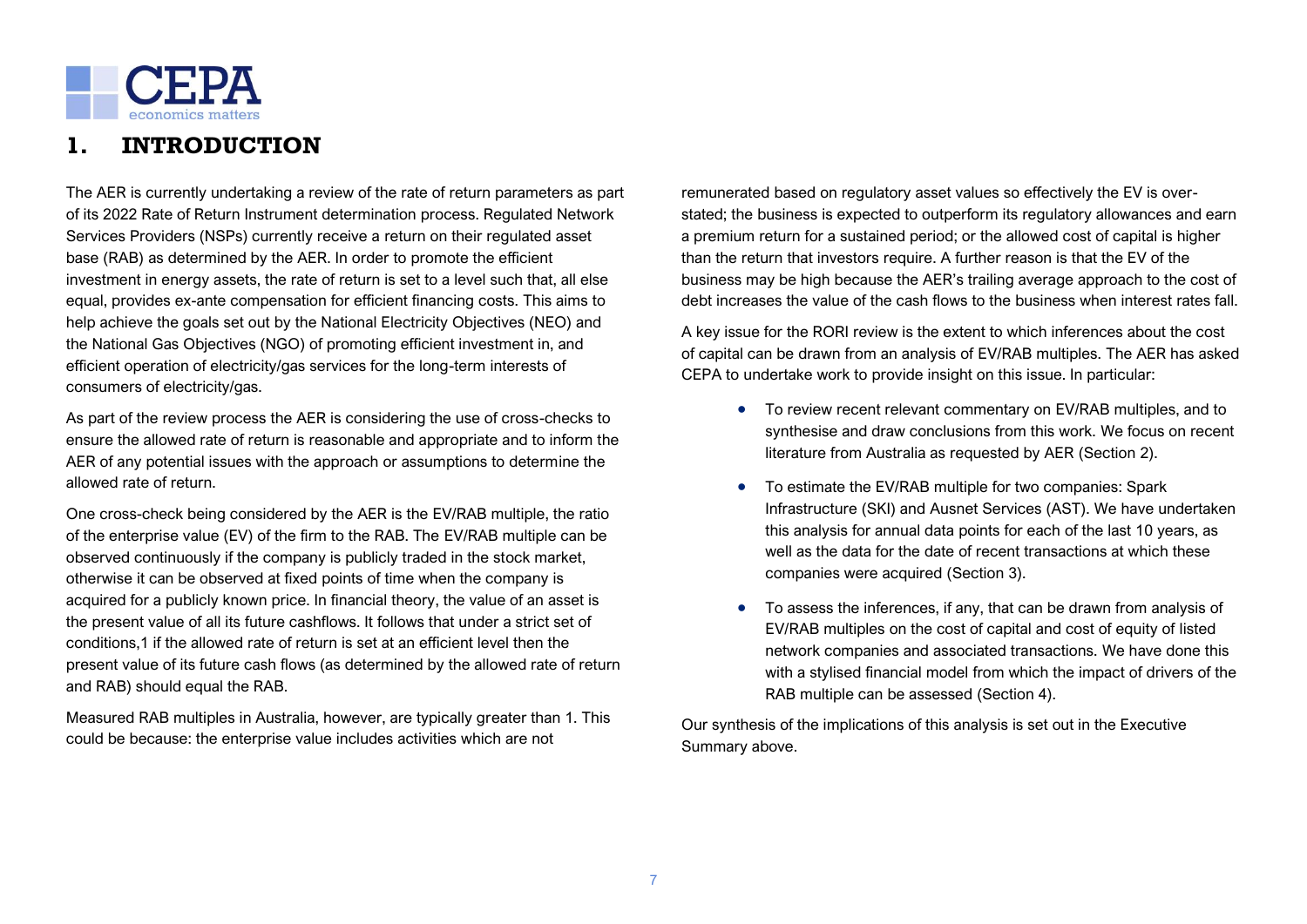

# <span id="page-7-0"></span>**2. PREVIOUS WORK ON EV/RAB MULTIPLES**

In this section we review three papers highlighted by the AER. We have not undertaken a full literature review on this topic, but issues raised in these papers reflect key themes that arise.

# <span id="page-7-1"></span>**2.1. BIGGAR (2018)<sup>1</sup>**

Darryl Biggar's 2018 paper was an important contribution to the discussion on EV/RAB multiples in Australia, and has been referred to in regulatory decisions, including the AER's explanatory statement for the 2018 RORI.

Biggar sets out the conditions that are required for RAB to be close to 1:

- EV should reflect the DCF of future cash flows
- EV/RAB is measured for the assets to which RAB derived returns apply.
- The revenues for the regulated company are derived using a standard building block revenue model, and this is expected to continue to apply.
- There is no systematic departures from the forecast regulatory revenue allowances, between forecast costs and revenues, or from forecast costs.
- The regulatory allowed return is not systematically different from the cost of capital.

———————————————————————————————————————————————————

Biggar notes that historic EV/RAB multiples have been different from 1 in Australia and have varied significantly. He considers that EV/RAB multiples provide information to regulators, but that there are a range of factors that can give rise to EV/RAB being different from 1. He says that it is difficult to identify a level of the EV/RAB ratio that should be considered to be "normal", but suggests 1.1x to be appropriate.

Further, he suggests, making reference to reports prepared by the AER's Consumer Challenge Panel, that:

*a RAB multiple which is materially and persistently different from one should be the trigger for closer investigation, to explore the potential reasons and the quantify the other sources of value.<sup>2</sup>*

He considers that a figure outside a range 0.9x – 1.3x would be such a trigger. Questions to be asked would include the appropriate valuation treatment of nonregulated cash-flows, an assessment of whether investors expect a building blocks approach to continue to be used, whether there is systematic under- or out-performance, and whether it is likely that the allowed return is higher than the cost of capital.

Biggar also notes that if regulators do take account of information in EV/RAB multiples, there is some circularity. If investors expect that these data are used to set revenues, then they may be willing to pay less for the assets. He sets out a model explaining how this might lead to an equilibrium level of the EV/RAB ratio, between the EV/RAB ratio consistent with the cost of capital and 1.

<sup>2</sup> Biggar (2018) p16.

<sup>1</sup> Biggar, Darryl (2018). Understanding the role of RAB multiples in regulatory processes. 20 February 2018.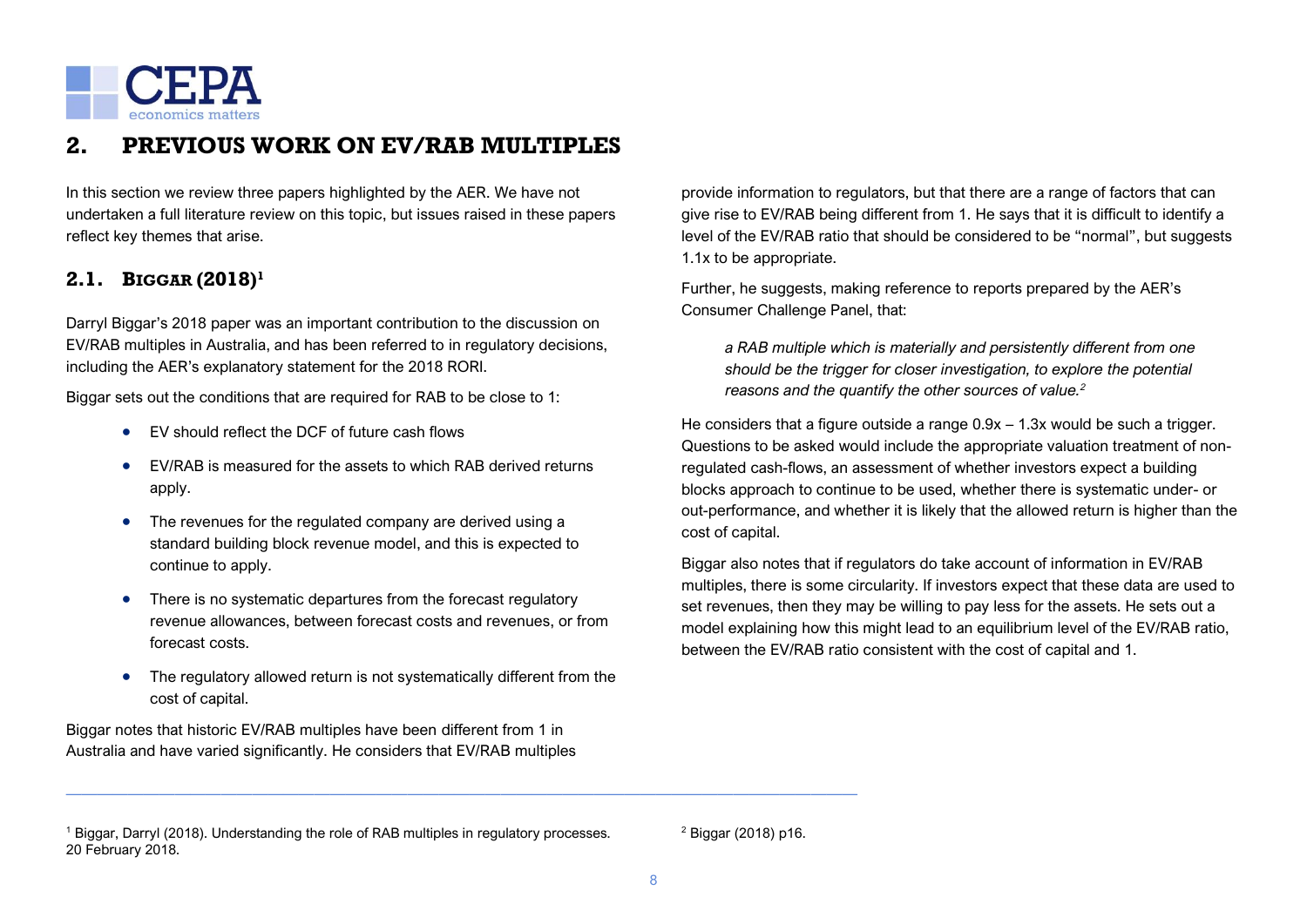

# <span id="page-8-0"></span>**2.2. NERA (2018)<sup>3</sup>**

The focus of NERA's report was to examine the drivers of RAB growth, and whether there is evidence that Rate of Return is too high. EV/RAB analysis just one relatively small part of this report. We comment here only on analysis of EV/RAB.

NERA draws a conclusion that EV/RAB exceeds 1 either if there is outperformance or if the cost of capital is lower than the allowed rate of return.

NERA provides analysis of EV/RAB for transactions in Australia between 2010 and 2017 and notes that they increased over this time period. However, NERA does not infer that this means that the 2013 Guideline was too generous, noting that investor expectations of outperformance may have increased.

NERA also reports on analysis that it had undertaken on UK regulated networks, noting large EV/RAB multiples. However, it is reluctant to infer that the allowed return is too low, noting that there are many other factors that are affecting this, including a 1 ppt outperformance against the WACC.

NERA considers that it is conceptually possible to disaggregate RAB multiples to assess the contribution of the allowed return being too high. Factors it considers it is appropriate to include in the analysis include outperformance, unregulated revenue, control premia, the economic circumstances at the time of any transaction, and the possibility of over-optimism in assumptions.

# <span id="page-8-1"></span>**2.3. ENA (2021) 4**

This short paper provides a critique of the use of EV/RAB as a metric in regulatory decisions on cost of capital. Consistent with other papers, it highlights that under "*laboratory-like conditions"* EV/RAB should be 1, but that these

conditions are never met in practice. Key issues affecting the EV/RAB multiple that highlights include:

- Difficulty in accounting for unregulated activities
- The cause of any EV/RAB multiples exceeding 1 are unclear
- Equity stakes in firms can have different value to different buyers
- The equivalent metric doesn't hold for the market, as the observed ratio of EV to book value can be up to 2.

The paper concludes that:

*"Prudence would suggest a high degree of caution about any reliance on a single, flawed and partial measure"*

# <span id="page-8-2"></span>**2.4. COMMENTARY ON LITERATURE**

We provide comments here on some specific points raised in the papers reviewed.

# **EV/RAB as assessment of cash flows vs returns**

Biggar (2018) states the following, a quote that is referred to by NERA (2018), that it is:

*"more correct to say that RAB multiples provide the most direct information available on the relativity of expected cash flows and market discount rates to the cash-flows needed to just compensate investors. RAB multiples themselves say nothing about the relatively of allowed and expected returns on capital or equity".*

———————————————————————————————————————————————————

<sup>3</sup> NERA (2018). RAB growth since the AER's 2013 rate of return guideline. ENA-AER Rate of Return Consumer Reference Group joint project. 25 September 2018.

<sup>4</sup> ENA (2021). Multiplying uncertainties: nailing the problem with RAB multiples.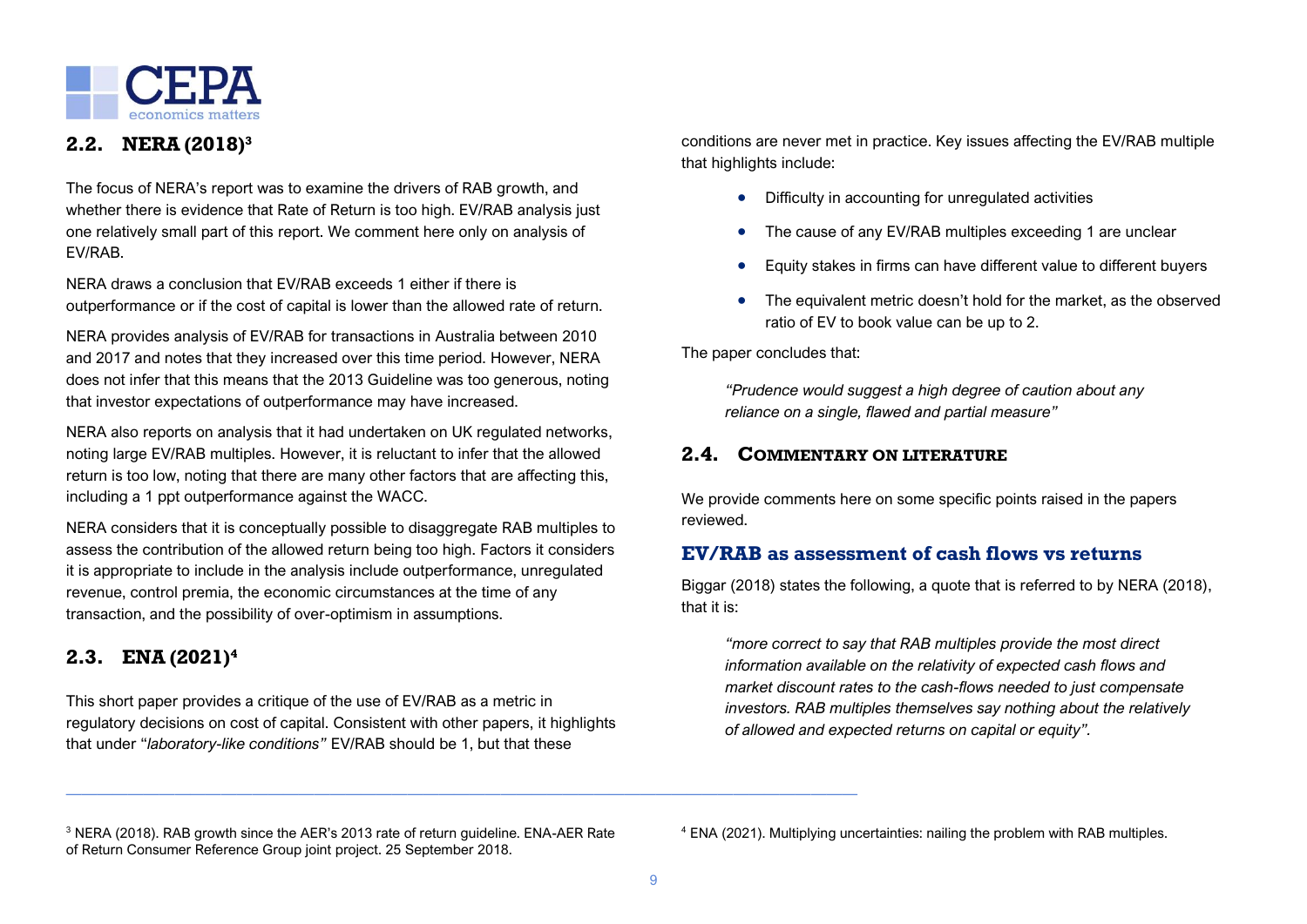

EV represents the net present value of future cash flows at the investor discount rate, RAB represents the net present value of the cash flows promised by the regulator discounted at the allowed return.

So EV/RAB does say something about the relativity of these returns, albeit there are some other variables which need to be reflected.

# **EV to book value in equity markets**

ENA (2021) notes that the ratio of EV to book value in US equity markets is around 2, but no inferences about returns are drawn from that observation, nor do firms in competitive markets follow a rule on the ratio of market value to book value.

Part of the explanation of a high EV/Book value may be that Book value is nominal, whereas the economic value is real, so one would expect the economic value to be higher than the book value. However, we note that the most recent data from the US BEA $<sup>5</sup>$  calculates "Q ratios" estimating EV divided by a measure</sup> of the current cost of assets and finds that in 2019 the Q ratio was between about 1.6 $x$  and 2.0 $x$ 

More importantly, the value of typical US companies is not physical assets. The EV of companies outside utilities includes a return on intangible assets (e.g. brands), value not typically included in book values. In contrast, for the RAB regulated network companies, RAB is the key driver of profits and therefore value. An assessment of Q ratios doesn't influence the validity of using EV/RAB ratios.

# **Caution about use of a single measure**

ENA notes that:

"Prudence would suggest a high degree of caution about any reliance on a single, flawed and partial measure"

If the EV/RAB multiple is used as evidence of the cost of capital, there is no requirement for EV/RAB to be used as the sole measure. It can be used in conjunction with other measures, with the information content weighted with other evidence.

Indeed, as ENA suggests, it is prudent to examine a wide range of measures. Other measures of cost of capital / cost of equity, have weaknesses and are subject to significant uncertainty. This includes the parameters used in standard estimates of the SL CAPM as used by the AER.

# **Adjustments for control premia**

It has been suggested in some literature e.g. the NERA (2018) paper, that control premia in acquisitions need to be adjusted for in estimating EV/RAB multiples.

Investors pay control premia for assets because they value an asset more highly than existing owners. The control premium is an increase to the investment cost, and for an investor to receive an adequate return, it will need to be confident that it will earn additional returns to justify the control premium paid. A control premium should not be adjusted for.

# <span id="page-9-0"></span>**2.5. USE OF EV/RAB MULTIPLES**

Commentators accept that in theory EV/RAB can provide information on the difference between allowed returns and investor required returns. It is accepted that there is a range of factors that can influence EV/RAB, and adjustments can be made for these.

Some commentators suggest that the adjustments are too complex, and from that it follows that inferences about the cost of equity / cost of capital cannot be drawn. Biggar is more optimistic, and he concludes that if EVRAB is in the range

<sup>5</sup> Bureau of Economic Analysis (2021). Returns for domestic non-financial corporations.

———————————————————————————————————————————————————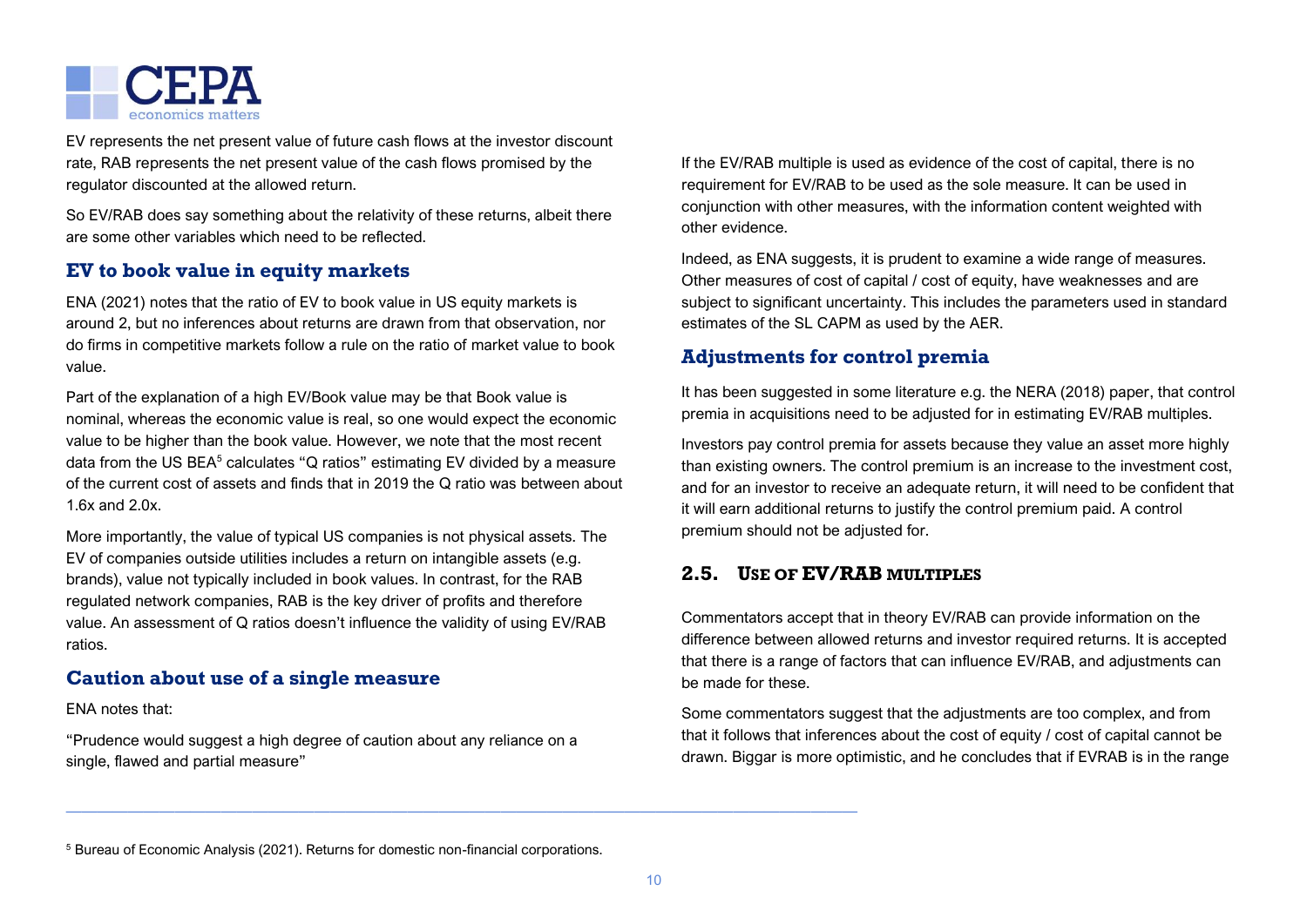

0.9-1.3 it is unlikely that there is an issue that the regulator needs to address. Outside this range, further investigation is warranted.

### <span id="page-10-0"></span>**2.6. OUR APPROACH IN THE CONTEXT OF PREVIOUS WORK**

EV/RAB multiples provide information on investors' return expectations on regulated networks compared to their required return. As with all approaches to estimate return requirements, care should be taken to put the evidence into its proper context.

In the analysis in the rest of this paper, we first **measure** the EV/RAB multiples for two listed companies now acquired. Taking on board the observations from the literature, we then investigate the sources of the premium observed, and assess what **inferences** can be drawn.

Most of the sources of the EV to RAB premium have been identified in the literature. However, there are two that we consider here that are material that we have not seen previous commentary on:

- The impact of the AER's trailing average cost of debt. With falling interest rates, this approach means that the value of the cash flows associated with the debt is higher than the book value of the debt.
- The impact of companies achieving a lower cost of debt then their allowance. This difference will increase the achieved returns to equity. If investors expect this different to persist, it will be one factor increasing EV above RAB.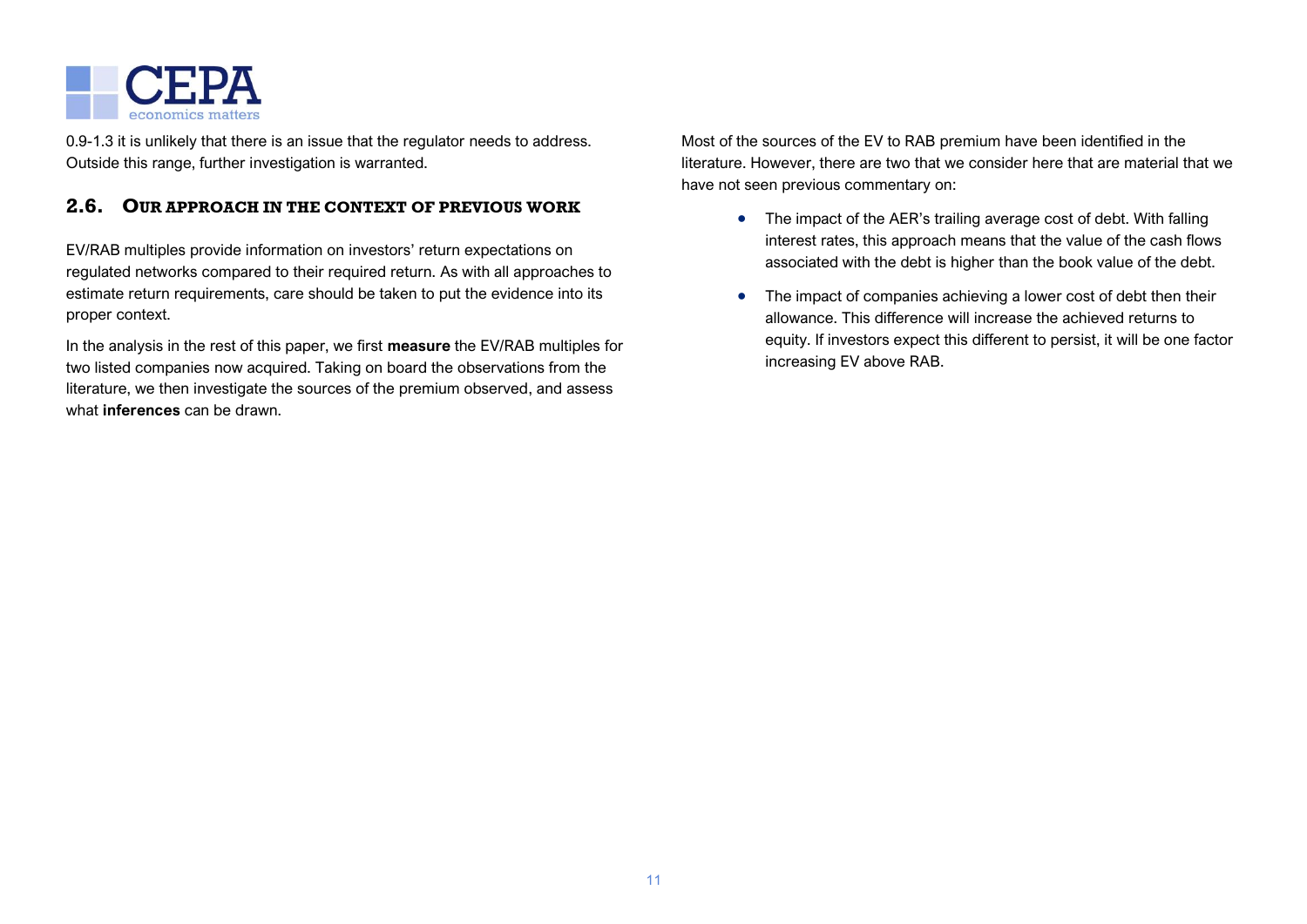

# <span id="page-11-0"></span>**3. HISTORICAL EV/RAB MULTIPLES**

In this section we explain our approach to estimating the historical enterprise value (EV) and regulatory asset base (RAB) for Spark Infrastructure (SKI) and Ausnet Services (AST). Both these companies have been acquired, and we have estimated EV/RAB both for the transaction, and at 30 June each year from 2011 to 2021.

We have estimated a range of plausible values for the enterprise value due to uncertainty around the valuation of non-regulated portions of the business and the availability of data on debt. In addition, we have estimated an 'adjusted RAB' which accounts for the AER's trailing average approach to cost of debt.

The results of this analysis are used in Section 4 in which we consider what inferences can be drawn from our estimates of EV/RAB.

### <span id="page-11-1"></span>**3.1. STRUCTURE OF BUSINESSES**

Both SKI and AST have holdings in various regulated assets across Australia. The following table details SKI's regulated holdings.

*Table 3.1: Spark Infrastructure regulated asset holdings*

| <b>Regulated Asset</b>                   | <b>Industry</b> | <b>Ownership</b><br>(%) | <b>Notes</b>                                           |  |
|------------------------------------------|-----------------|-------------------------|--------------------------------------------------------|--|
| Citipower                                | ED              | 49%                     | Together                                               |  |
| Powercor                                 | ED              | 49%                     | known as<br>Victoria Power<br><b>Networks</b><br>(VPN) |  |
| South Australia Power<br><b>Networks</b> | ED              | 49%                     |                                                        |  |
| Transgrid                                | Transmission    | 15%                     | Purchased<br>December<br>2015                          |  |

| <b>Regulated Asset</b>   | <b>Industry</b>     | Ownership<br>(%) | <b>Notes</b>              |
|--------------------------|---------------------|------------------|---------------------------|
| Dampier Bunbury Pipeline | <b>Gas Pipeline</b> | $10 - 11%$       | Purchased                 |
| <b>United Energy</b>     | ED                  | $8-9%$           | May 2014 sold<br>May 2016 |
| <b>Multinet Gas</b>      | Gas distribution    | 12-14%           |                           |

#### *Source: Spark Infrastructure Annual Reports*

SKI through its subsidiary Spark Renewables has developed an operational solar farm in NSW (Bomen Solar Farm) and has a significant development portfolio of wind, solar, storage and hydrogen projects.

The following table details AST's regulated holdings.

*Table 3.2: Ausnet Services regulated asset holdings*

| <b>Regulated Asset</b>     | <b>Industry</b>         | Ownership (%) |
|----------------------------|-------------------------|---------------|
| Ausnet Distribution        | FD                      | 100%          |
| Ausnet Gas                 | <b>Gas distribution</b> | 100%          |
| <b>Ausnet Transmission</b> | Transmission            | 100%          |

*Source: Ausnet Services Annual Reports*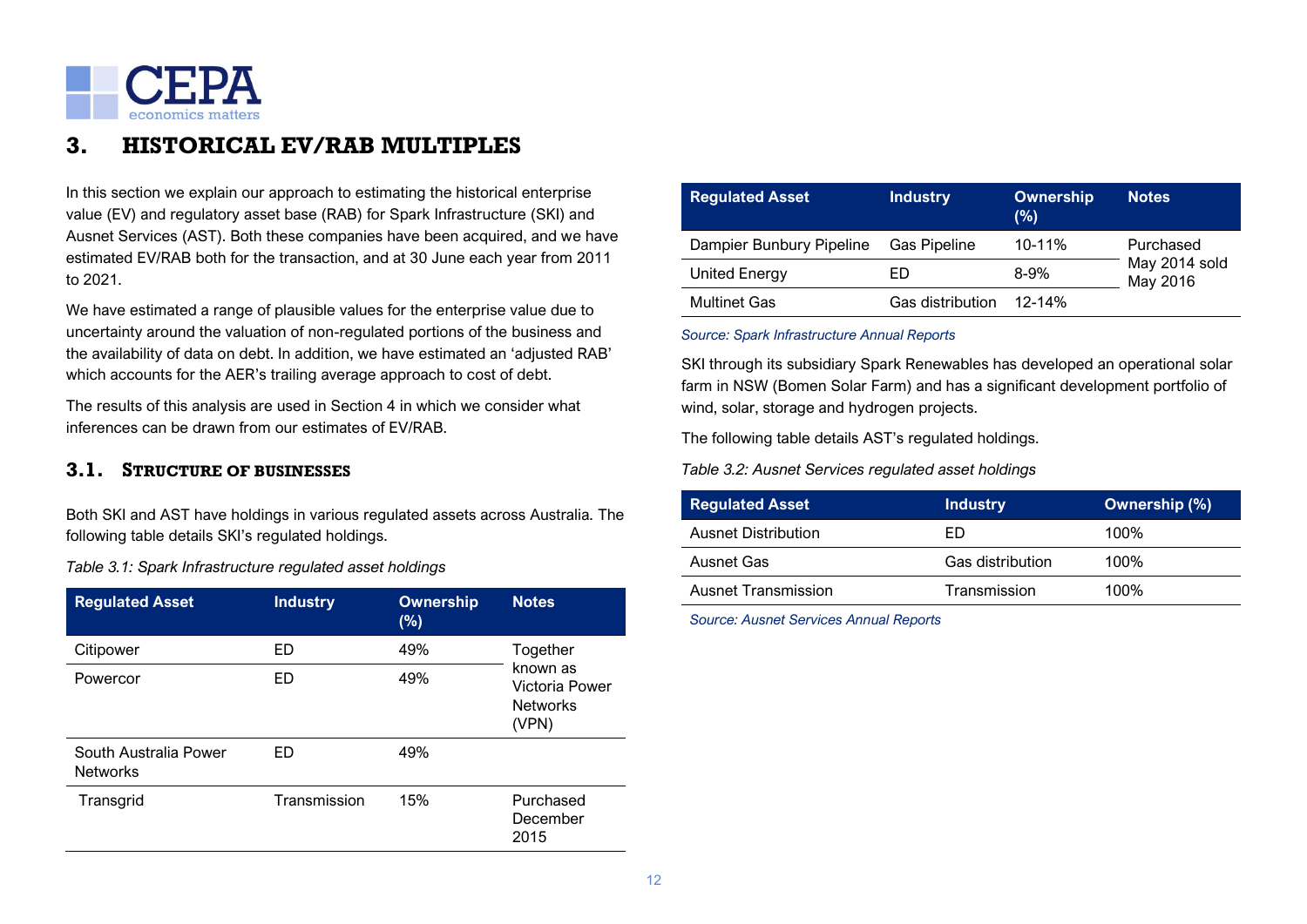

In addition, AST has a non-regulated arm, the Development and Futures Network<sup>6</sup>, which is primarily concerned with infrastructure development and operations.

# <span id="page-12-0"></span>**3.2. ENTERPRISE VALUE METHODOLOGY**

Enterprise value measures the total value of a business and can be viewed as what an investor would need to pay to purchase all the equity and debt and other securities with claims on the business. For our purposes we are only interested in the EV attributable to the regulated portions, we therefore subtract an estimated EV of the non-regulated portions of the business.

 $EV = MV_{Equiv} - Cash + MV_{Debt} - EV_{non-reaudited business}$ 

Both entities are made up of holdings of different assets as a result some of the components of EV are estimated at the parent level while some are consolidated from the various subsidiaries. The following table gives a summary of the different components of the EV.

*Table 3.3: Summary of components of EV*

| <b>Component</b>                  | <b>Level</b> | <b>Description</b>                                             |
|-----------------------------------|--------------|----------------------------------------------------------------|
| Market Value of Equity            | Parent       | Estimated from market<br>capitalisation.                       |
| Cash                              | Parent       | <b>Balance Sheet</b>                                           |
| Market Value of Debt              | Subsidiary   | <b>Estimated from market</b><br>instruments where<br>possible. |
| EV of non-regulated<br>businesses | Subsidiary   | Estimated using<br>valuation multiples.                        |

# **3.2.1. Market value of debt**

We have estimated a market value of debt for each subsidiary<sup>7</sup> and then proportionally consolidated each estimation to calculate a total market value of debt for both AST and SKI.

In order to estimate the market value of debt we have looked at three different sources of debt:

- listed bonds:
- unlisted bonds; and
- corporate debt facilities.

We have sourced values of the listed bonds from Eikon and Bloomberg. In some cases the data from both Eikon and Bloomberg was either missing or incomplete. In those cases we assumed the market value of the bond to be face value.

Data for unlisted bonds and corporate debt facilities was sourced from ASX announcements, Eikon deal history and Bloomberg. If there was enough information for the unlisted bond (i.e. a coupon rate and maturity date) we estimated a market value using standard bond pricing formulas. If a coupon rate wasn't given or was floating we assumed the value to be the face value.

In the case of AST the annual reports provide figures on the face value and carrying value of various debt instruments. We have calculated the difference between the face value of debt disclosed on annual reports and of bonds we have found, we have then added this difference to our total estimate of market value of debt. This means that our estimation of the total value of debt for AST represents the estimated market value for bonds we could find adequate information on plus the face value of all other debt.

<sup>6</sup> Previously called Growth and Futures Network which was the amalgamation of Mondo and customer initiated excluded transmission services.

———————————————————————————————————————————————————

<sup>7</sup> Ausnet use a common financing vehicle as has Victoria Power Networks since 2015.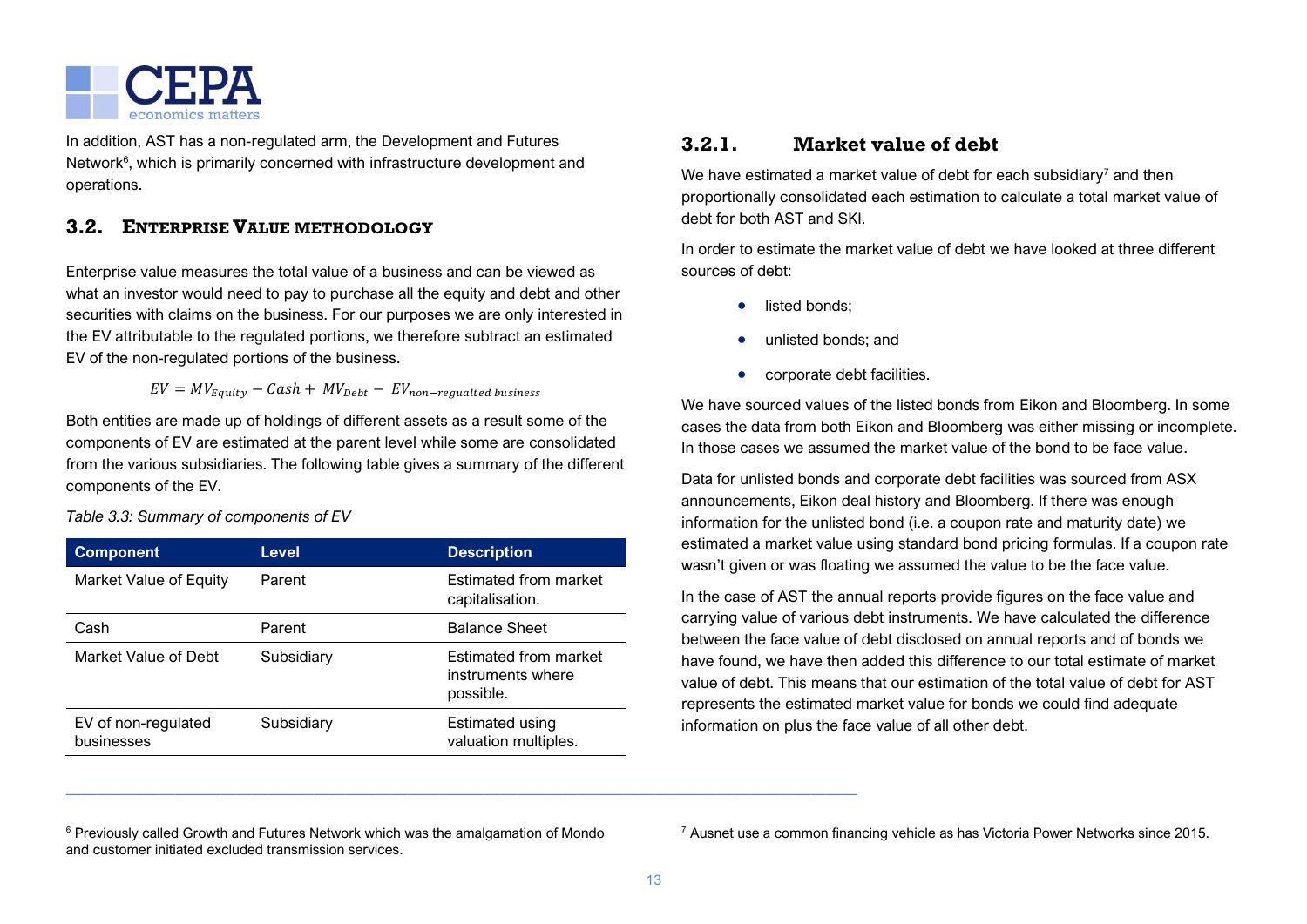

SKI's annual reports provide information on net debt and total liabilities for each subsidiary. In order to supplement our estimates of total debt for SKI we provide an additional estimate of EV where we use net debt in place of market value of debt. This will inform our range of estimates of the EV/RAB ratio.

# **3.2.2. Value of non-regulated businesses**

We have calculated estimated EV's for all non-regulated subsidiaries as well as the non-regulated revenue streams associated with the core regulated subsidiaries. Our approach has been to use typical valuation multiples from listed comparators to provide an estimate. There is a degree of uncertainty in our estimations so we provide a range of values.

In valuing spark renewables we have used an EV to MW capacity multiple. Bomen farm has an installed capacity of 100 MW. We have looked at a number of different transactions in renewable energy across Australia and New Zealand and have used a range of 1 to 4 as our multiples. We have not attempted to value the development pipeline of Spark Renewables due to the uncertainty around some of the projects.

Each subsidiary also has a non-regulated and semi-regulated revenue stream in addition to their core regulated revenue. We have valued this using an EV to Revenue multiple ranging from 1 to 3 to value these revenue streams. This includes AST's Development and Futures Networks.

We have not attempted to estimate a point estimate of the true value of these non-regulated portions, rather we provide a range of plausible market valuations. By providing a wide range of valuations we can more confidently make inferences on the relative levels of the EV compared to the RAB. We have also looked at independent valuation reports for the recent transactions of AST and SKI. Of particular note is the valuation of AST's Development and Futures Networks of approximately \$3 billion AUD. This is significantly higher than our estimate, we therefore include this as well as estimates of Spark Renewables in our range of estimates provided in appendix A.

## <span id="page-13-0"></span>**3.3. RAB METHODOLOGY**

We have taken historical RAB numbers from regulatory information notices (RIN). In the case where there was a most recent historical number we used the AER's roll-forward model to estimate the RAB.

Regulated companies have different year end reporting dates. As we require a RAB value for each year at  $30<sup>th</sup>$  of June we took a weighted average of the opening and closing RAB to get an estimate for this date. For example, if the regulatory year ran from January 1<sup>st</sup> to December 31<sup>st</sup> we would take an average of opening and closing value of a particular year to estimate the RAB for June 30th .

The AER approach to the cost of debt is to provide an allowance which is the average yield on 10 year instruments had they been issued smoothly over the last ten years (or from the date of the stat of the first price control period after 2013, whichever is the later). In a time of falling interest rates, this average will be a higher return on debt than the current return. The value of a right to such a trailing average return is therefore higher than the face value of the associated debt. We estimate a value for this approach that the AER uses to calculate the cost of debt, based on current yield curves.

Using this adjusted debt value, we add this to EV (with the other adjustments) to derive what we term an adjusted RAB.

# <span id="page-13-1"></span>**3.4. EV/RAB RESULTS**

The following chart illustrates the historical EV/RAB ratio from 2011 to the transaction. SKI Adjusted RAB and AST Adjusted RAB refer to the EV/RAB ratio when using the trailing average adjusted RAB estimation. AST Scheme Booklet / adjusted RAB refers to an estimation of enterprise value using the midpoint value of Development and Futures Network from the independent valuation report relative to the adjusted RAB.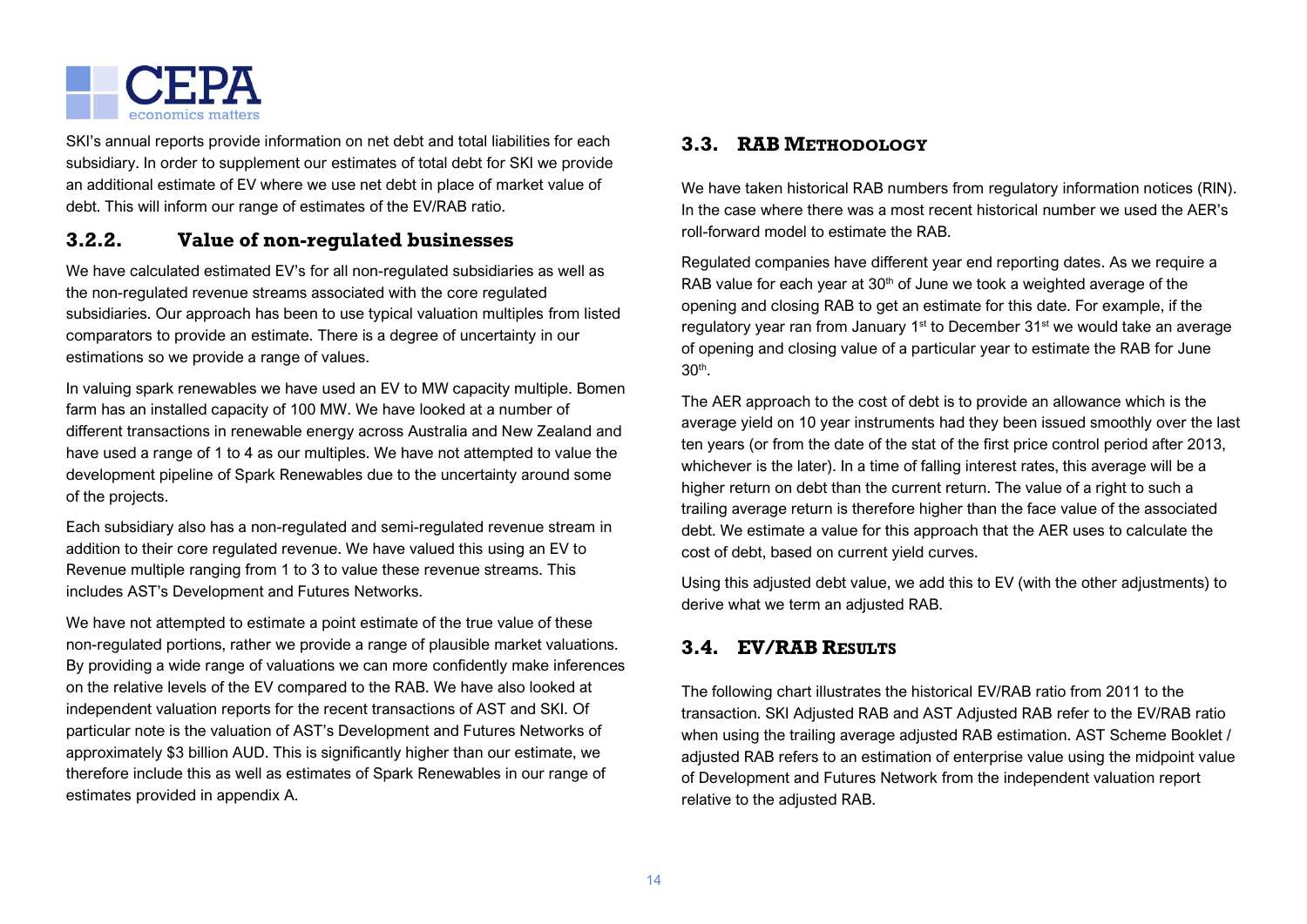

Our estimates of the EV/RAB ratio may differ from estimates by others. The reason for any differences may be because:

- We have used the market value of debt rather than the book value of debt.
- We are presenting the regulatory asset base only and not the contracted asset base which may be included as regulated assets by some analysts.
- There may be differences in the reporting date within the year.

### *Chart 3.1: Historical EV/RAB*

The values in Chart 3.1 are calculated as the midpoint of our estimated ranges which can be found in appendix A. The following tables breakdown the values of EV and RAB for both AST and SKI at the date of transaction. The dates we have used is 31/12/2021 for SKI and 31/01/2022 for AST as these dates were month ends close to the delisting date for each security. The RAB is estimated at June 2021 for SKI and June 2022 for AST to allow consistency with the analysis to be undertaken in section 4.



*Source: CEPA analysis of Eikon, Bloomberg, Spark Infrastructure Annual Reports, Ausnet Services Annual Reports and AER data*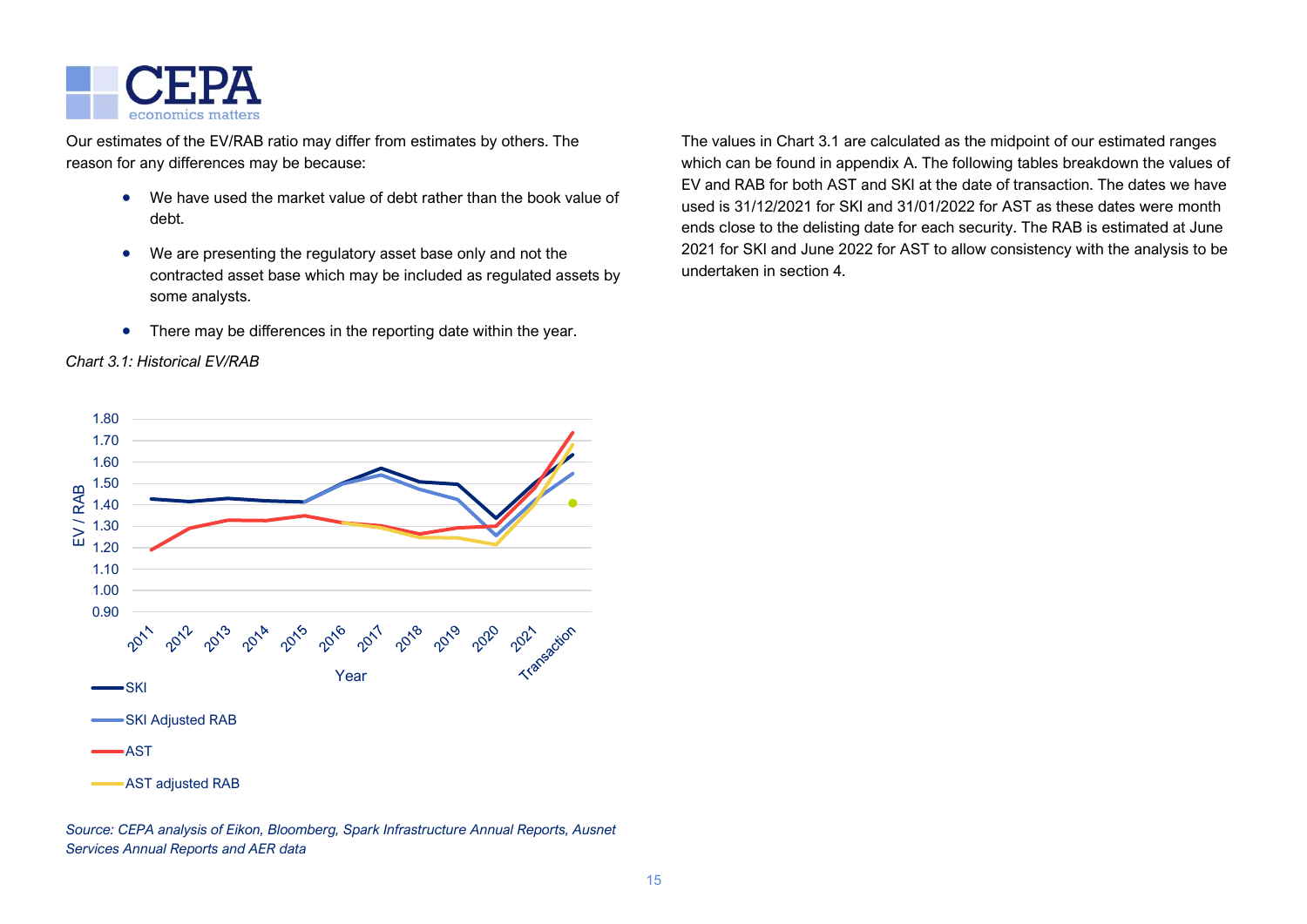

### *Table 3.4: Breakdown of transaction values \$AUD millions*

| <b>Item</b>                       | <b>SKI</b> | <b>AST</b> |
|-----------------------------------|------------|------------|
| Market Value of Equity            | 5,200      | 10,200     |
| Cash                              | 46.6       | 330        |
| Value of Debt                     | 6,200      | 8,248      |
| Net Debt <sup>8</sup>             | 4,916      |            |
| Value of non-regulated (low)      | 491        | 485        |
| Value of non-regulated (high)     | 1,592      | 1,455      |
| Enterprise Value (low)            | 9,600      | 16,667     |
| Enterprise Value (high)           | 11,000     | 17,634     |
| RAB vanilla                       | 6,251      | 9,869      |
| RAB adjusted                      | 6,606      | 10,200     |
| EV/RAB (low)                      | 1.53       | 1.69       |
| EV/RAB (high)                     | 1.75       | 1.79       |
| EV/RAB adjusted (low)             | 1.45       | 1.63       |
| EV/RAB adjusted (high)            | 1.66       | 1.73       |
| EV/RAB midpoint                   | 1.64       | 1.74       |
| EV/RAB adjusted midpoint          | 1.55       | 1.68       |
| EV: RAB adjusted (scheme booklet) |            | 1.41       |

*Source: CEPA analysis of Eikon, Bloomberg, Spark Infrastructure Annual Reports, Ausnet Services Annual Reports and AER data*

<sup>8</sup> Net debt of VPN, SAPN and Transgrid, doesn't include Spark Infrastructure parent debt.

———————————————————————————————————————————————————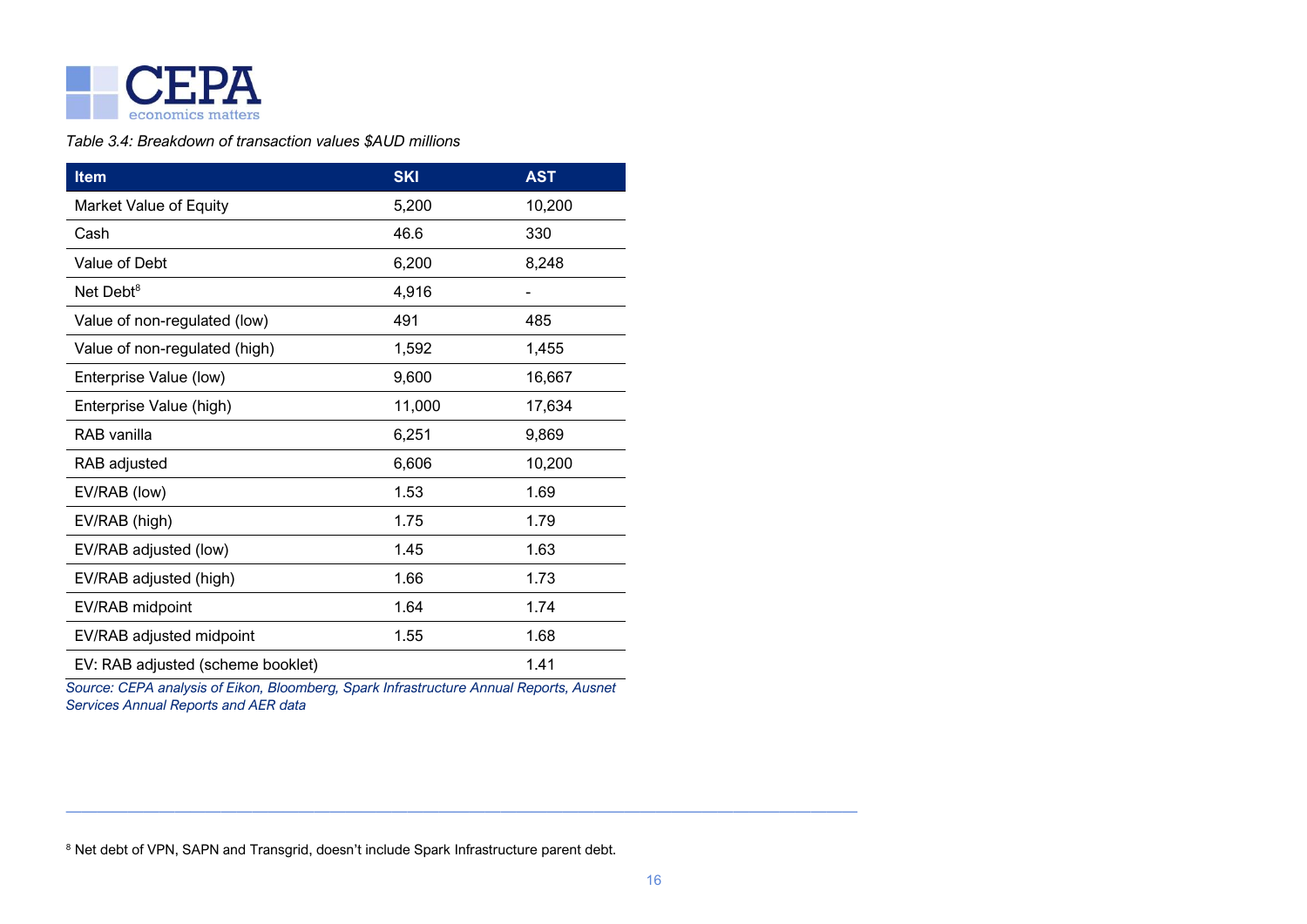

# <span id="page-16-0"></span>**4. INFERENCE MODEL RESULTS**

This section sets out the methodology and results from our inference model. The aim of the inference model is to consider the potential factors that might explain the observed EV/RAB ratio as obtained from our historical model in the previous section. This includes considering the potential impact on the EV from additional cash-flows, such as from incentive schemes, and changes in the discount rate, such as from debt outperformance.

It is not our intention to produce an accurate valuation of the regulated entities but instead to consider if a realistic set of assumptions can produce the observed EV/RAB ratio. If after accounting for these assumptions the generated EV/RAB ratio is lower than that observed from the historical data, it provides an indication that investor expectations of the allowed cost of capital are higher than the actual cost of capital of investors in these regulated entities.

# <span id="page-16-1"></span>**4.1. METHODOLOGY**

We constructed discounted cash-flow models for each of 7 regulated entities. These cash-flow models are motivated by the AER's post-tax revenue model and contain many of the same inputs and calculations.

The table below sets out some of the core assumptions in our model. In addition to this report, we have also provided copies of our Excel model, which allow a further interrogation of the assumptions and calculations.

### *Table 4.1: Core modelling assumptions*

| <b>Assumption Description</b> |                                                                                                                                                                                                                                                                                                                                                                                                                             |
|-------------------------------|-----------------------------------------------------------------------------------------------------------------------------------------------------------------------------------------------------------------------------------------------------------------------------------------------------------------------------------------------------------------------------------------------------------------------------|
| Starting<br>period            | We have aligned our models with the AER's regulatory years.<br>This allows clarity in the modelling as it allows a read across to<br>the PTRMs and eliminates partial years. To allow this alignment<br>we have shifted the assumed transaction date forward to 30 <sup>th</sup><br>June 2022 for AST and back to 30 <sup>th</sup> June 2021 for SKI. This<br>requires an assumption that the transaction multiple observed |

| <b>Assumption</b>                                     | <b>Description</b>                                                                                                                                                                                                                                                                                                                                                                                                                  |
|-------------------------------------------------------|-------------------------------------------------------------------------------------------------------------------------------------------------------------------------------------------------------------------------------------------------------------------------------------------------------------------------------------------------------------------------------------------------------------------------------------|
|                                                       | on the transaction date would have held had the transaction<br>occurred on a date a few months earlier or later.                                                                                                                                                                                                                                                                                                                    |
| Period of<br>visible cash-<br>flows                   | The period of visible cash-flows is 54 years. This means that the<br>assuming closing/terminal value has a limited impact on our<br>results.                                                                                                                                                                                                                                                                                        |
| Opening<br>RAB/TAB                                    | Where there is alignment between the start of a regulatory<br>period the opening RAB/TAB value is sourced directly from the<br>PTRMs. This applies to Citipower and Powercor. For the other<br>entities we have calculated what the RAB and TAB would have<br>been at the start of the relevant regulatory year. This has been<br>calculated by rolling forward the RAB and TAB from the start of<br>the current regulatory period. |
| WACC,<br>imputation<br>credit values<br>and tax rate. | These are sourced directly from the PTRMs.                                                                                                                                                                                                                                                                                                                                                                                          |
| Depreciation<br>and tax<br>depreciation               | Where a stated depreciation or tax depreciation value is<br>available from the PTRMs this is used. For new assets the<br>assumed asset life for straight-line depreciation purposes in 40<br>years. The tax depreciation value for new assets is 5% per year.                                                                                                                                                                       |
| Inflation rate                                        | The model does not allow outturn inflation to deviate from<br>expected inflation. We have set expected inflation as stated in<br>the PTRMs. The inflation rate drives the closing RAB value,<br>which due to the longer modelling period has a limited impact<br>on the enterprise value.                                                                                                                                           |
| Revenue<br>adjustments                                | Known revenue adjustments for the current or following<br>regulatory period (e.g. EBSS) that are available from PTRMs are<br>included.                                                                                                                                                                                                                                                                                              |
| Opex                                                  | The opex allowance outside the period known from PTRMs is<br>assumed to grow at inflation minus 0.5%.                                                                                                                                                                                                                                                                                                                               |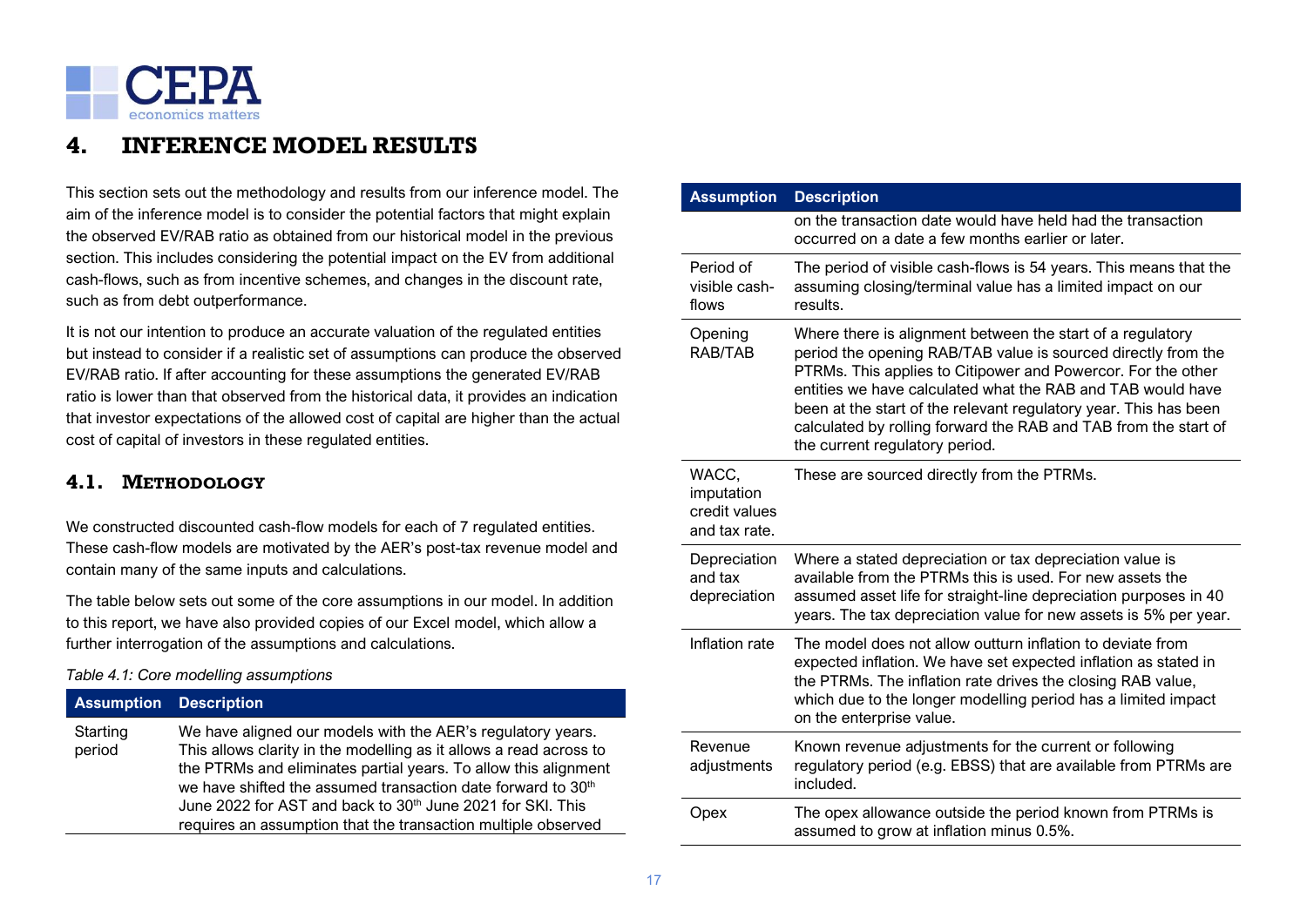

## <span id="page-17-0"></span>**4.2. RESULTS**

This section presents the results of our analysis. At a high level our analysis proceeded in three stages:

- 1. There is an interaction between cost of equity outperformance, the size of the forward capex program and the EV/RAB ratio. We first explored how these three factors interact.
- 2. Cost of equity outperformance is only one potential factor that can cause an EV/RAB ratio greater than one. In the second stage, we examined the EV/RAB ratio under a set of 'baseline assumptions', representing these other factors. These include opex out-performance, incentive schemes, the closing RAB multiple and cost of debt out-performance. We provide a breakdown showing the impact of each of these factors.
- 3. In the third stage, we adopted these baseline assumptions and again considered the combination of cost of equity and RAB growth required to produce the EV/RAB ratio as found in our historical analysis in Section 3 above.

# **Step 1 – Cost of equity and RAB growth**

There is an interaction between the WACC, the expected forward capex program and the EV/RAB ratio:

- If the WACC is exactly equal to the expected return then no additional value is created or destroyed by any changes in the expected forward capex program. The EV/RAB ratio becomes independent of the expected future size of the RAB.
- If the WACC is lower than the expected return then additional value can be created by increasing the size of the RAB. There is a positive relationship between the EV/RAB ratio and the size of the expected forward capex program.
- Likewise, if WACC is higher than the allowed return then value is destroyed by increasing the size of the RAB. There is a negative

relationship between the EV/RAB ratio and the size of the expected forward capex program.

In this sub-section, for simplicity, we focus on cost of equity rather than WACC overall. However, cost of debt out-/under-performance and any movement away from assumed gearing can also cause a wedge to develop. We consider these issues further in the next sub-section.

The figure below demonstrates the combination of cost of equity differences and nominal RAB growth required to produce an EV/RAB ratio of 1.74 for AST. All other variables do not deviate from those assumed by the AER's regulatory model, for example there is no opex outperformance. RAB growth is measured as the compound annual growth rate (CAGR) required to move the opening RAB in the first year of the modelling period to the closing RAB in the 54<sup>th</sup> year of the modelling period in nominal terms.

At the furthest left point on the figure the cost of equity is assumed to be 3% below the allowed cost of equity. The nominal RAB CAGR required for an EV/RAB ratio of 1.74 at this point is 3.8%.

As the cost of equity converges towards the allowed cost of equity the size of the capex program required to maintain an EV/RAB ratio of 1.74 grows. At the furthest right point of the figure cost of equity is assumed to be 0.5% below the allowed cost of equity and nominal RAB CAGR is 10.78%. The figures do not provide an estimate of RAB growth required when there is no outperformance against the allowed cost of equity. This is because when there is no outperformance it is not possible to produce an EV/RAB ratio greater than 1.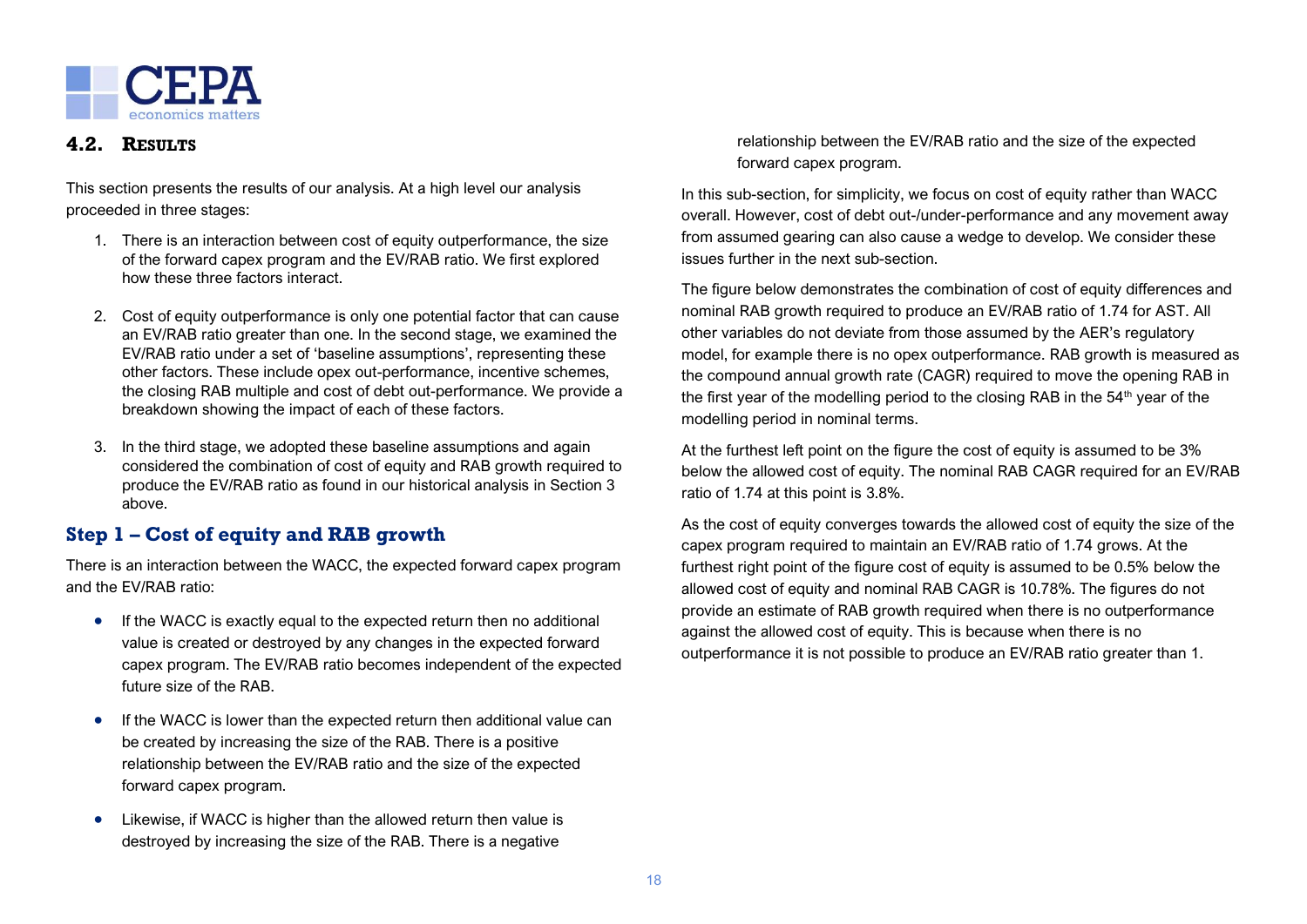



*Figure 4.1: Cost of equity less the allowed cost of equity vs RAB growth (AST)*

#### *Source: CEPA analysis of AER data from PTRMs*



*Figure 4.2: Cost of equity less the allowed cost of equity vs RAB growth (SKI)*

The second figure on the left provides the same cost of equity and RAB growth combinations for SKI, where the EV/RAB ratio is held at 1.64. At the furthest right point of the figure cost of equity is assumed to be 0.5% below the allowed cost of equity and nominal RAB CAGR is 10.77%.

# **Step 2 - Baseline scenario assumptions**

Cost of equity outperformance is only one potential factor that can cause an EV/RAB ratio greater than one. The objective of the baseline assumptions is to consider whether factors other than cost of equity and RAB growth could explain the observed EV/RAB ratio. This means that the baseline assumptions should provide a liberal valuation of potential other sources of value that may be considered by investors. The table below provides these assumptions.

| <b>Assumption</b>              | <b>Description</b>                                                                                                             |
|--------------------------------|--------------------------------------------------------------------------------------------------------------------------------|
| Gearing                        | We have set gearing at 60%.                                                                                                    |
| Opex<br>outperformance         | Between 5% and 12% of opex depending on entity. We<br>have based on historical performance, see Appendix B.                    |
| Incentive<br>schemes           | Between 0% and 3% of allowed revenue depending on<br>entity. We have based this on historical performance, see<br>Appendix B.  |
| Tax                            | No outperformance                                                                                                              |
| Debt                           | For our purposes here, we are assuming investors expect<br>50bp out-performance against the debt allowance, see<br>Appendix C. |
| <b>Closing RAB</b><br>multiple | 1.1                                                                                                                            |

The figure below shows the breakdown of the value of each of these impacts for AST. This demonstrates the steps required to move from the EV associated with the regulated assets (as estimated in Section 3) and the RAB value of these assets. This assumes that all other inputs are as provided in the AER's most recent regulatory models for the three regulated entities included within AST.

*Source: CEPA analysis of AER data from PTRMs*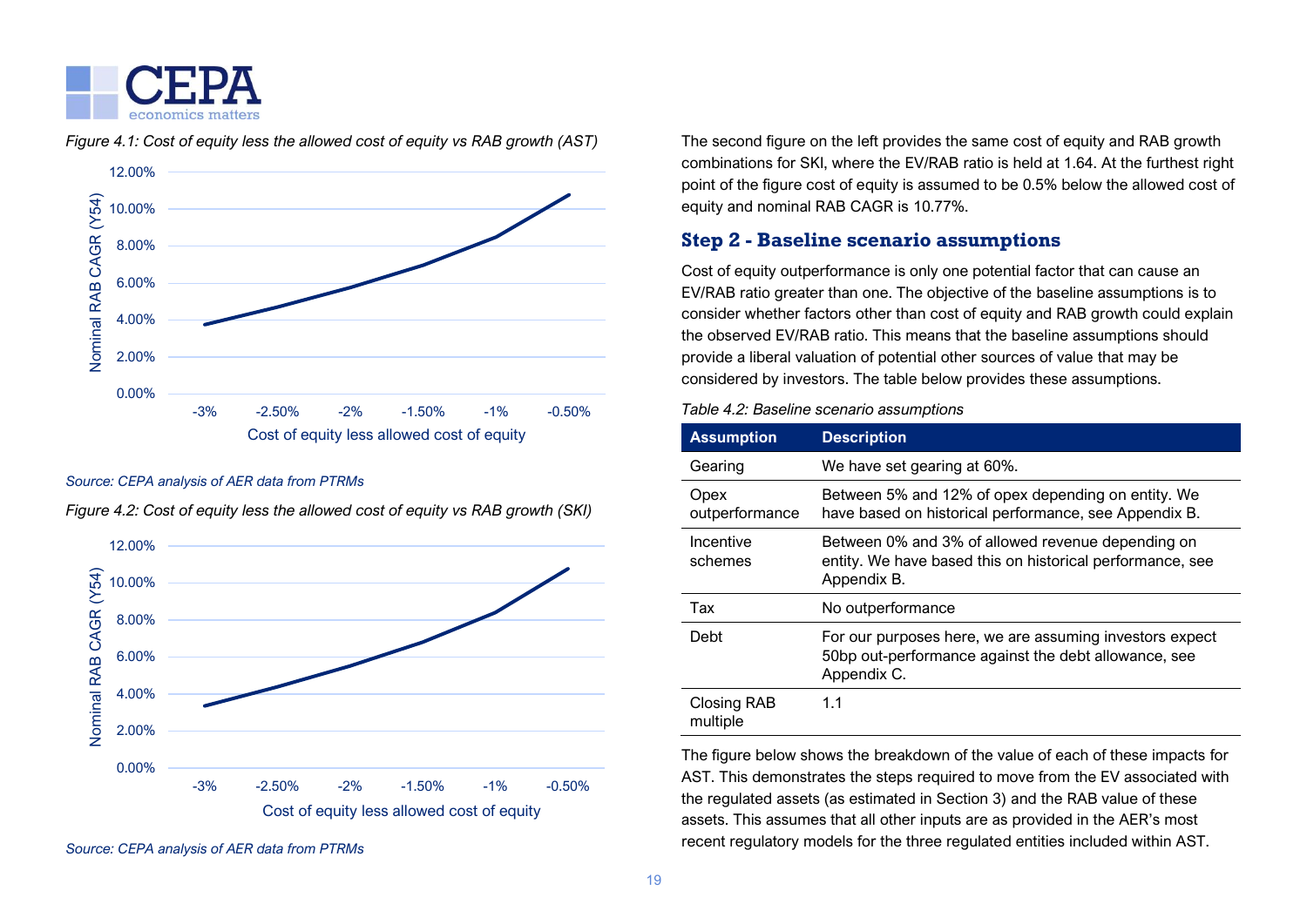

Furthermore, no capex program is assumed after the current regulatory period comes to an end.

The mid-point EV estimate for the regulated assets within AST is \$17.2 bn while the RAB value is \$9.9 bn. The baseline assumptions allow us to partially close the gap between these two figures:

- **Revenue adjustments (\$161 million):** These are revenue adjustments that are present in the AER's PTRMs and mainly relate to incentive scheme allowances (e.g. EBSS).
- **Incentives (\$855 million):** This is the impact from assumed additional revenue from incentive schemes going forward.
- **Opex (\$1,776 million):** This is the additional value from assumed opex savings.
- **Tax impacts (\$274 million):** Opex savings and additional revenues mean that before tax earnings are higher and by extension tax payable is also higher.
- **Closing multiple (\$10 million):** The closing multiple is set at 1.1 but due to the long period of visible cash-flows in our model (54 years) this has a limited impact on EV.
- **Discount rate (\$627 million):** The value of the factors above are discounted to present value using the AER's allowed cost of capital. The remaining change in value is attributed to the change in the discount rate used. In our baseline scenario this is from cost of debt outperformance.

———————————————————————————————————————————————————

• **Trailing average cost of debt adjustment (\$331 million):** As described in Section 3, RAB can be adjusted for additional value provided the AER's trailing average approach to the cost of debt.

The resulting EV/RAB ratio is 1.35<sup>9</sup>, demonstrating substantial value from applying historical estimates and assuming these are maintained going forward. None the less, a gap of \$3.8 bn remains.

### *Figure 4.3: Difference between RAB and EV by driver for AST (\$ million)*



#### *Source: CEPA analysis of AER data from PTRMs and AER RIN data*

We undertook the same process for SKI. The mid-point EV estimate for the regulated assets within SKI is \$28.0 bn while the RAB value \$17.2 bn. The figure below shows the breakdown of the value of each of these changes for SKI. As with AST we observe that a gap of \$6.1 bn remains.

9 (17,173 – 3,818) / 9,869 = 1.35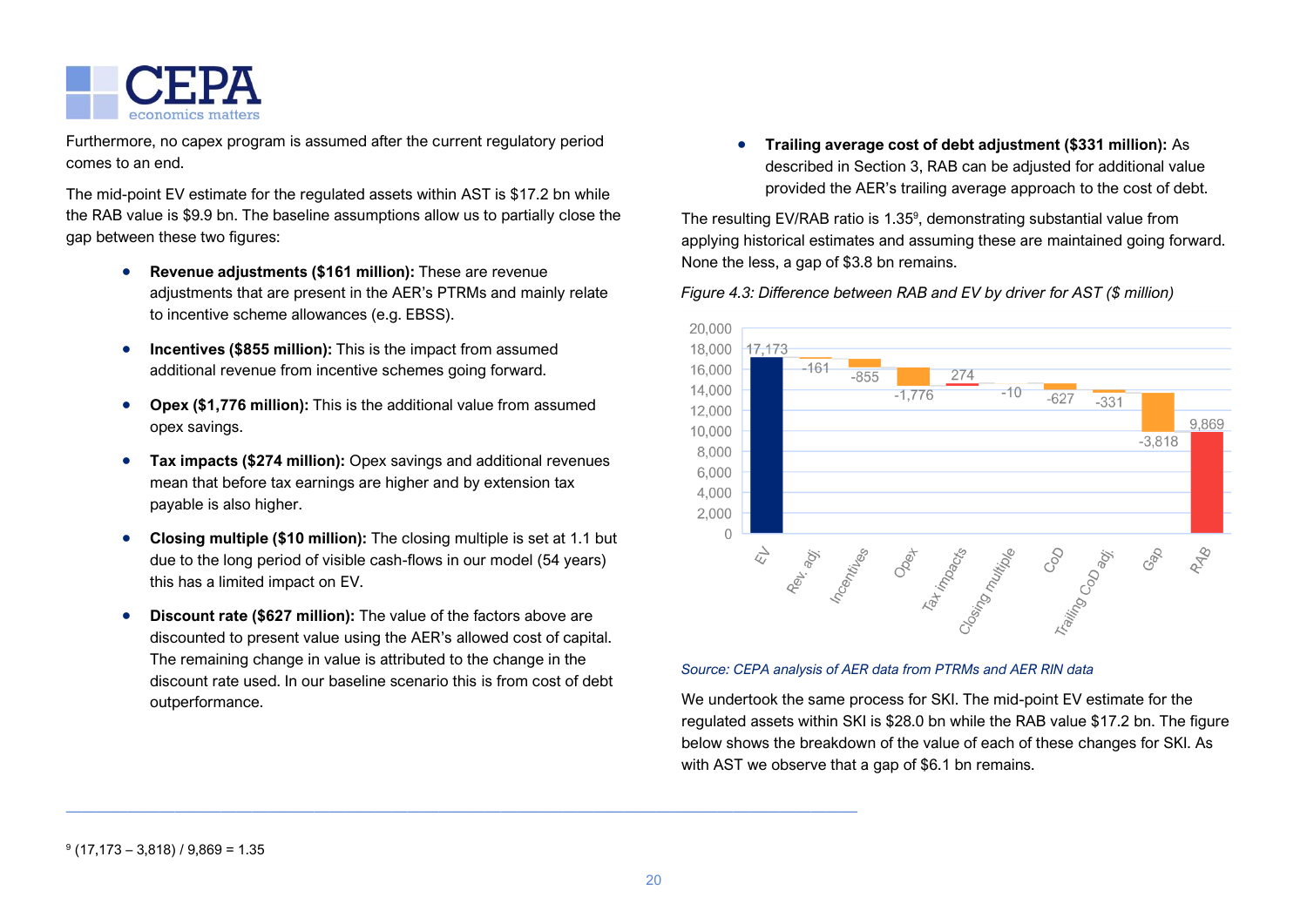

#### 30,000 28 124  $-173$ 287  $-1.151$ 25,000  $-26$  $-1,756$  $-1.072$  $-997$ 20,000 17.149  $-6,087$ 15,000 10.000 5,000  $\Omega$ RAB Gab Rev. agr. Incentives ing Coop air. Closing Muttister  $\overrightarrow{D}$ Tax impacts

#### *Figure 4.4: Difference between RAB and EV by driver for SKI (\$ million)*

*Source: CEPA analysis of AER data from PTRMs and AER RIN data*

# **Step 3 - Closing the gap**

We observe that even with the generous baseline assumptions there remains a gap between the EV/RAB ratio produced and that observed during the recent transactions. As explained above, if any component of WACC is lower than allowed a wedge can be produced by increasing the size of the expected forward capex program. It is possible to use the baseline assumptions and vary the cost of equity and rate of RAB growth to potentially fill any gap.

The two figures below demonstrate the impact of moving the cost of equity away from the allowed cost of equity and varying RAB growth while keeping the RAB:EV ratio constant. This is maintained at the centre of the range as explained in the previous section, 1.74 for AST and 1.64 for SKI.

There are two lines shown in each figure. The blue line is the same line as that presented in step 1 above, demonstrating the differences to allowed cost of

equity and RAB growth combinations required without the baseline assumptions. The red line shows the shift that occurs when the baseline assumptions are introduced. The overall impact is the required RAB growth for a given difference to allowed cost of equity is lower.

*Figure 4.5: Differences to allowed cost of equity and RAB growth combinations for AST (1.74 RAB:EV)*



*Source: CEPA analysis of AER data from PTRMs and AER RIN data*

With the baseline assumptions, when the cost of equity is substantially below the allowed cost of equity nominal RAB must contract over the forecast period to maintain the observed RAB:EV ratio. When the cost of equity substantially exceeds the allowed cost of equity it becomes impossible to find a combination of cost of equity and RAB growth that produces the required RAB:EV ratio.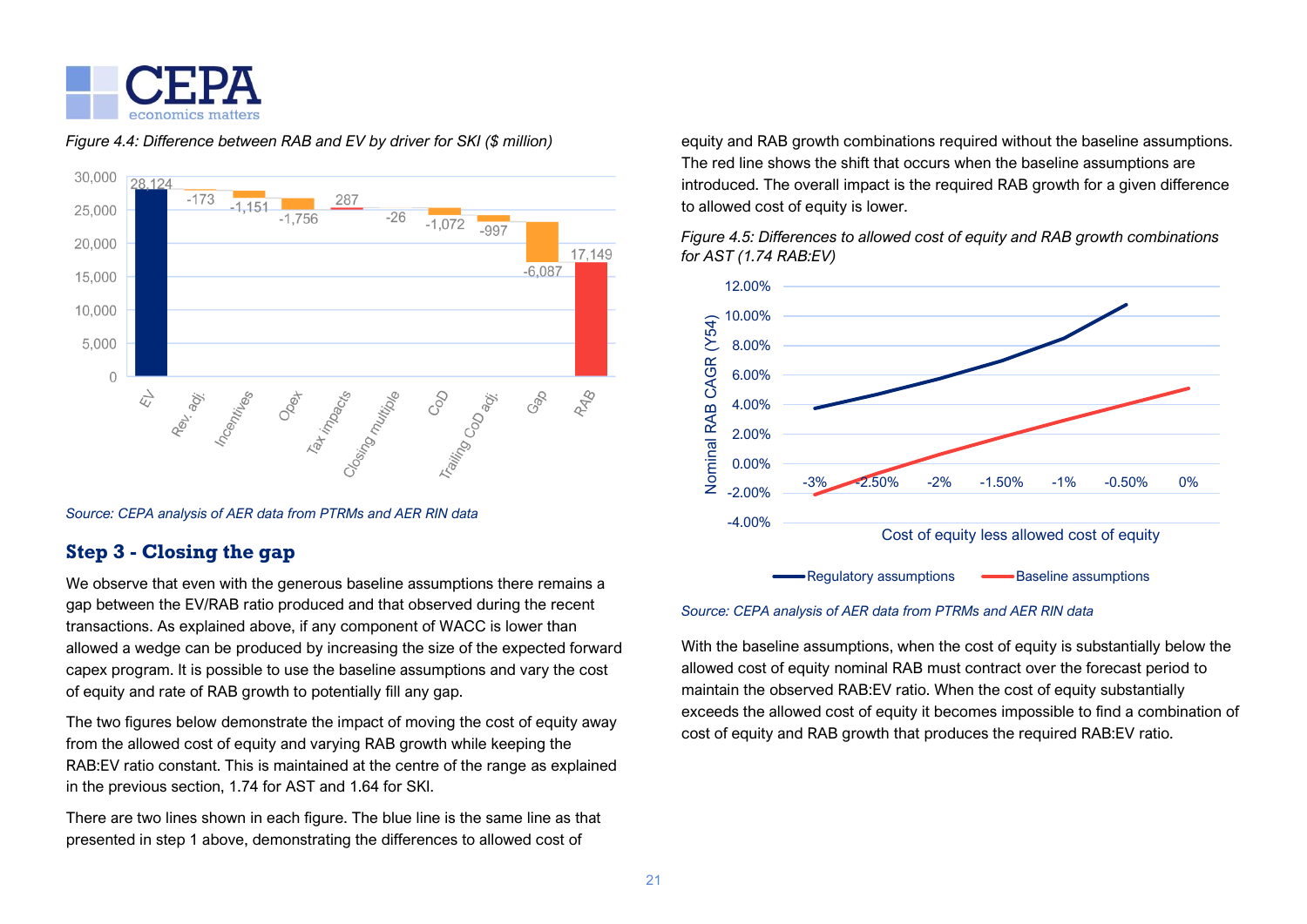

*Figure 4.6: Differences to allowed cost of equity and RAB combinations for SKI (1.64 RAB:EV)* 



### *Source: CEPA analysis of AER data from PTRMs and AER RIN data*

If there is no difference between the allowed cost of equity and the cost of equity, then the wedge between RAB:EV ratio can still be increased from that observed under the baseline assumptions by increasing RAB growth. This is because there are benefits from cost of debt outperformance and increased incentive scheme payments which are linked to a percentage of total revenue in our model. In our model setting the difference in allowed and actual cost of equity to 0% and maintaining the RAB:EV ratio at 1.74 and 1.64 respectively results in RAB growth of:

———————————————————————————————————————————————————

- 5.1% CAGR to year 54 in nominal terms (2.9% real) for AST with the baseline assumptions.
- 5.3% CAGR to year 54 in nominal terms (3.0% real) for SKI with the baseline assumptions.

### *Table 4.3: Modelled RAB and RAB growth at year 54*

| <b>Entity</b> | <b>Nominal</b><br><b>CAGR (Year</b><br>54) | <b>Real CAGR</b><br>(Year 54) | <b>Nominal RAB</b><br>- \$ million<br>(Year 54) | <b>Real RAB - \$</b><br>million (Year<br>54) |
|---------------|--------------------------------------------|-------------------------------|-------------------------------------------------|----------------------------------------------|
| AST           | 5.1%                                       | 2.9%                          | \$145,469                                       | \$46,567                                     |
| SKI           | 5.3%                                       | 3.0%                          | \$281,005                                       | \$83,305                                     |

# **Potential impact of a tax 'step-up'**

We observe that the independent expert report for AST draws attention to the potential value from a tax 'step-up' that may be possible because of the acquisition.<sup>10</sup> This is not something we included in our baseline scenario assumptions. Nonetheless, as the independent expert, in the case of AST, provided estimates of the potential uplift it is worth considering whether this may influence any conclusions that can be drawn from our analysis.

The independent expert provided estimates of the "step-up" in the tax base that might be possible:

- For AST (Transmission) \$1.0 billion/\$2.0 billion
- For AST (Distribution) \$0.5 billion/\$1.0 billion
- For AST (Gas Distribution) \$0.15 billion/\$0.3 billion

We applied the high-end estimates of the step up in the tax base in our models to explore the impact on EV. To do this we set the inputs in our model of AST to the

<sup>10</sup> Grant Samuel (2021), Independent Expert Report – Australian Energy Holdings Proposal.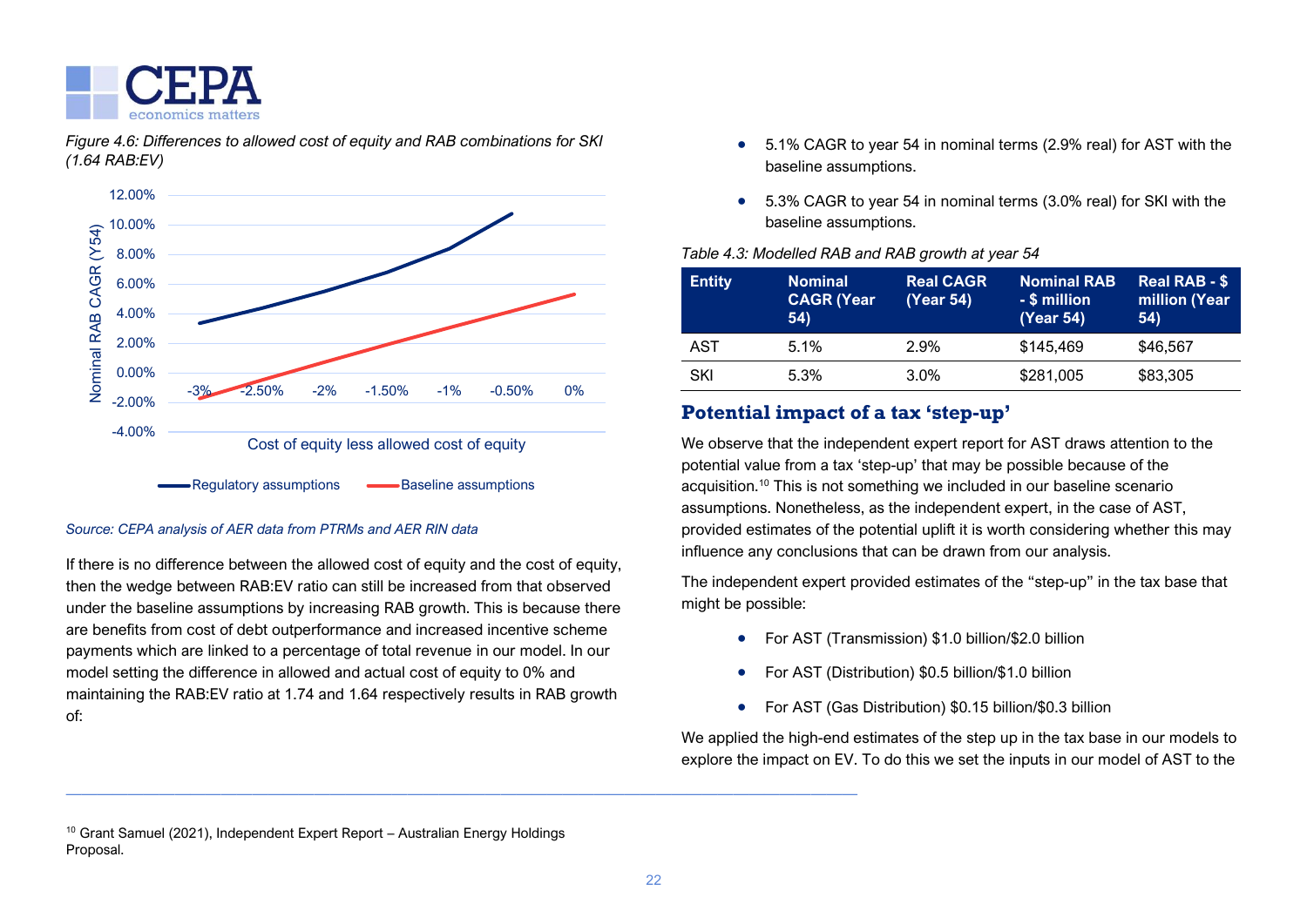

regulatory assumed inputs, for example setting opex outperformance to zero. We model the impact of the tax step-up by increasing the value of the TAB in the first year of the modelling period by amount stated above. This in turn increases tax expenses going forward and by extension reduces tax payable. The overall value of this the tax step-up is determined by the tax rate and the size of the adjustment but also as the stream of value arrives over time the discount rate.

The figure below shows the impact of introducing this adjustment (see tax impacts). The overall value of increasing TAB by \$3.3 billion is just \$183 million. While the overall impact on tax cash flows over the visible forecast period is a saving of approximately \$1 billion this is much lower on a discounted basis.

20,000 18,000 17.173  $\bigcap$  $\bigcap$  $\cap$  $\bigcap$ 16,000  $-161$  $-183$  $-331$ 14,000 12,000 9.869 10,000  $-6.628$ 8,000 6,000 4,000 2,000  $\bigcap$ Rev. range of the Reversion of the Rev. RAB  $\overleftrightarrow{\mathcal{L}}$ 

*Figure 4.7: Difference between EV and RAB with tax step-up (AST)*

*Source: CEPA analysis of AER data from PTRMs*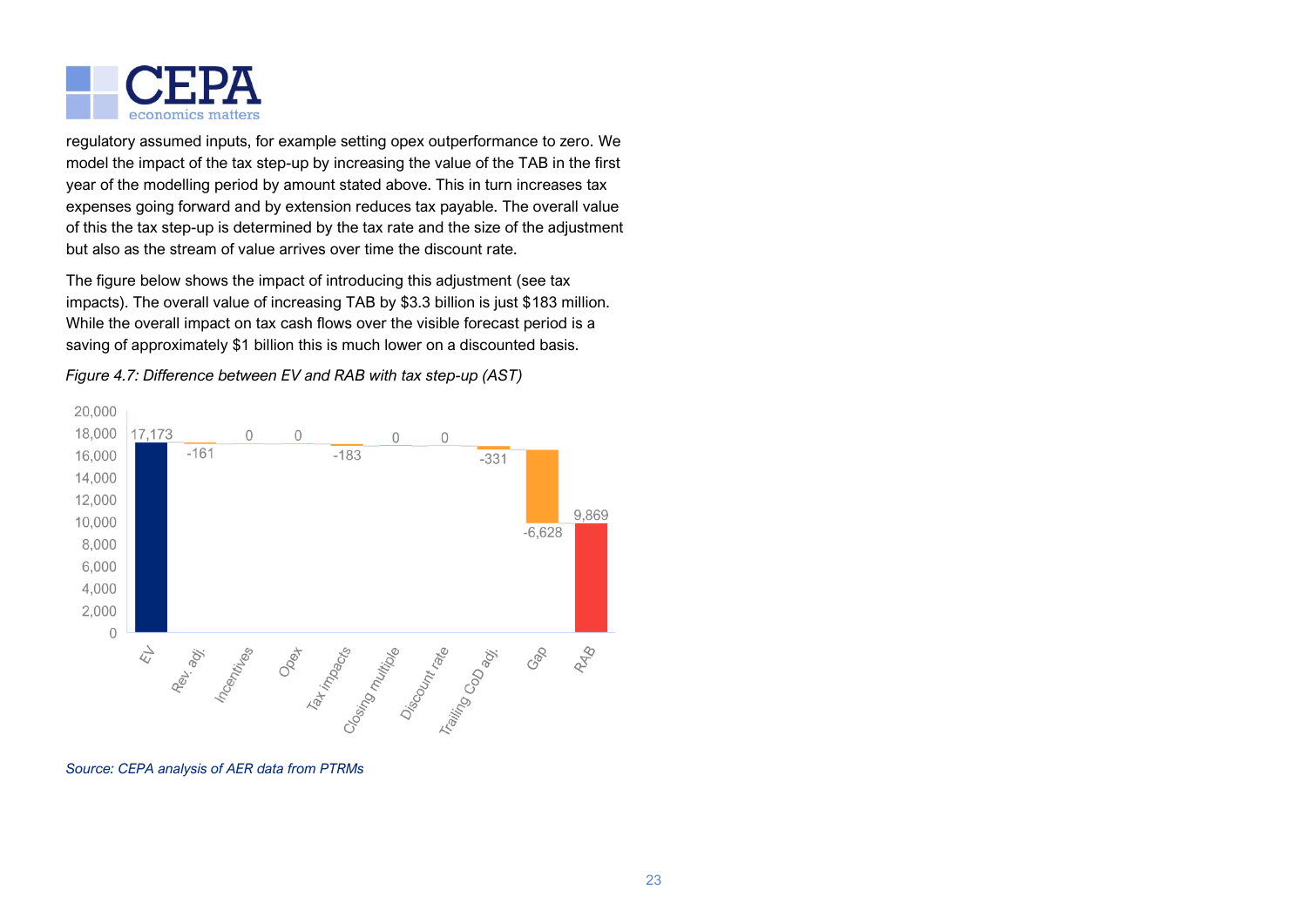

# <span id="page-23-0"></span>**GLOSSARY**

- AEMC Australian Energy Markets Commission
- AER Australian Energy Regulator
- AST ASX code for Ausnet Services
- EV Enterprise Value
- NEO National Electricity Objective
- NGO National Gas Objective
- NSP Network Service Provider
- PTRM Post Tax Revenue Model (AER's financial model)
- RAB Regulatory Asset Base
- RORI Rate of Return Instrument
- SKI ASX code for Spark Infrastructure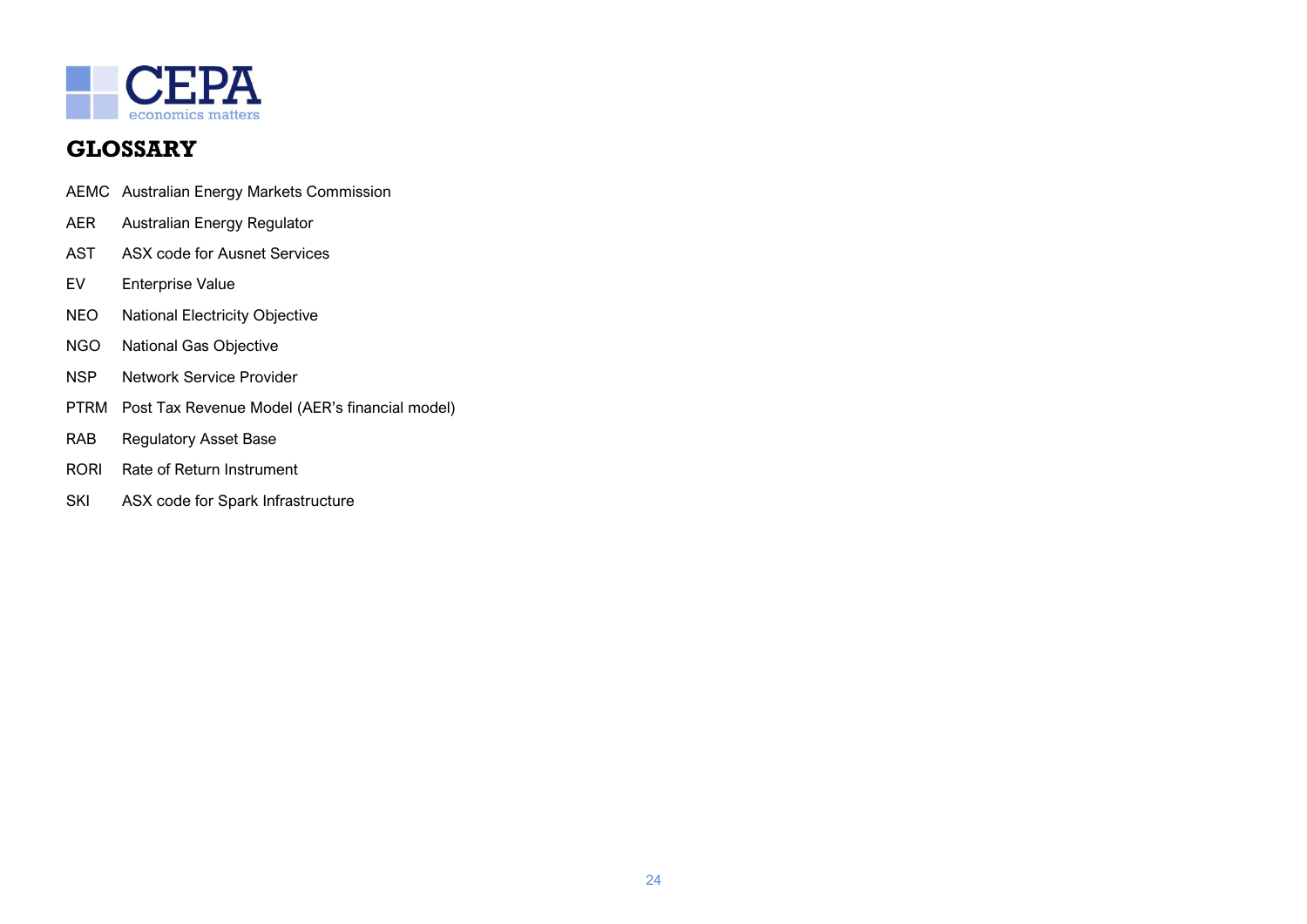

#### <span id="page-24-0"></span>Appendix A **SUPPORTING DATA – HISTORIC EV/RAB MULTIPLES**

*Spark Infrastructure breakdown of historical EV/RAB \$ AUD millions*

| Item                                                                | 2011  | 2012  | 2013  | 2014  | 2015  | 2016  | 2017  | 2018  | 2019  | 2020  | 2021   | <b>Transaction</b> |
|---------------------------------------------------------------------|-------|-------|-------|-------|-------|-------|-------|-------|-------|-------|--------|--------------------|
| Equity                                                              | 1,711 | 1,983 | 2,302 | 2,723 | 2,867 | 4,104 | 4,406 | 3,885 | 4,087 | 3,719 | 3,949  | 5,200              |
| Cash                                                                | 16    | 89    | 88    | 114   | 56    | 53    | 66    | 62    | 57    | 49    | 47     | 47                 |
| Value of Debt                                                       | 3,405 | 3,415 | 3,579 | 5,169 | 5,177 | 4,727 | 4,822 | 5,745 | 6,034 | 5,798 | 7,185  | 6,304              |
| Net Debt <sup>11</sup>                                              | 2,942 | 3,048 | 3,236 | 3,367 | 3,404 | 3,820 | 4,286 | 4,418 | 4,579 | 4,478 | 4,916  | 4,916              |
| Value of non-regulated (low) $12$                                   | 263   | 237   | 258   | 258   | 294   | 313   | 242   | 295   | 379   | 498   | 490    | 490                |
| Value of non-regulated (high)                                       | 790   | 711   | 775   | 774   | 885   | 939   | 725   | 886   | 1,136 | 1,615 | 1,591  | 1,591              |
| Value of spark renewables (independent valuation low) <sup>13</sup> |       |       |       |       |       |       |       |       |       |       |        | 188                |
| Value of spark renewables (independent valuation high)              |       |       |       |       |       |       |       |       |       |       |        | 234                |
| EV (low)                                                            | 4,311 | 4,599 | 5,018 | 6,993 | 7,103 | 7,838 | 8,439 | 8,683 | 8,928 | 7,853 | 9,496  | 9,865              |
| EV (high)                                                           | 4,837 | 5,073 | 5,534 | 7,509 | 7,692 | 8,464 | 8,922 | 9,274 | 9,685 | 8,970 | 10,597 | 10,966             |
| $EV$ (Net debt $-$ low)                                             | 4,781 | 5,152 | 5,536 | 6,918 | 6,956 | 7,994 | 8,964 | 8,417 | 8,535 | 7,876 | 8,325  | 9,576              |
| EV (Net debt – high)                                                | 5,308 | 5,626 | 6,052 | 7,434 | 7,546 | 8,620 | 9,448 | 9,007 | 9,292 | 8,992 | 9,426  | 10,677             |
| RAB Vanilla                                                         | 3,368 | 3,611 | 3,868 | 5,084 | 5,186 | 5,485 | 5,698 | 5,874 | 6,093 | 6,244 | 6,251  | 6,251              |
| RAB Trailing average adjusted                                       | 3,368 | 3,611 | 3,868 | 5,084 | 5,186 | 5,497 | 5,813 | 6,011 | 6,401 | 6,647 | 6,606  | 6,606              |
| EV / RAB vanilla (MV of debt low)                                   | 1.28  | 1.27  | 1.30  | 1.38  | 1.37  | 1.43  | 1.48  | 1.48  | 1.47  | 1.26  | 1.52   | 1.58               |

<sup>11</sup> Only includes net debt of VPN, SAPN and Transgrid.

<sup>12</sup> Includes spark renewables estimated value \$120 – 480 m from 2020 onwards and other non-regulated revenues associated with subsidiaries.

———————————————————————————————————————————————————

 $13$  Includes a valuation of development projects estimated between \$35.2 – \$67.2 m value.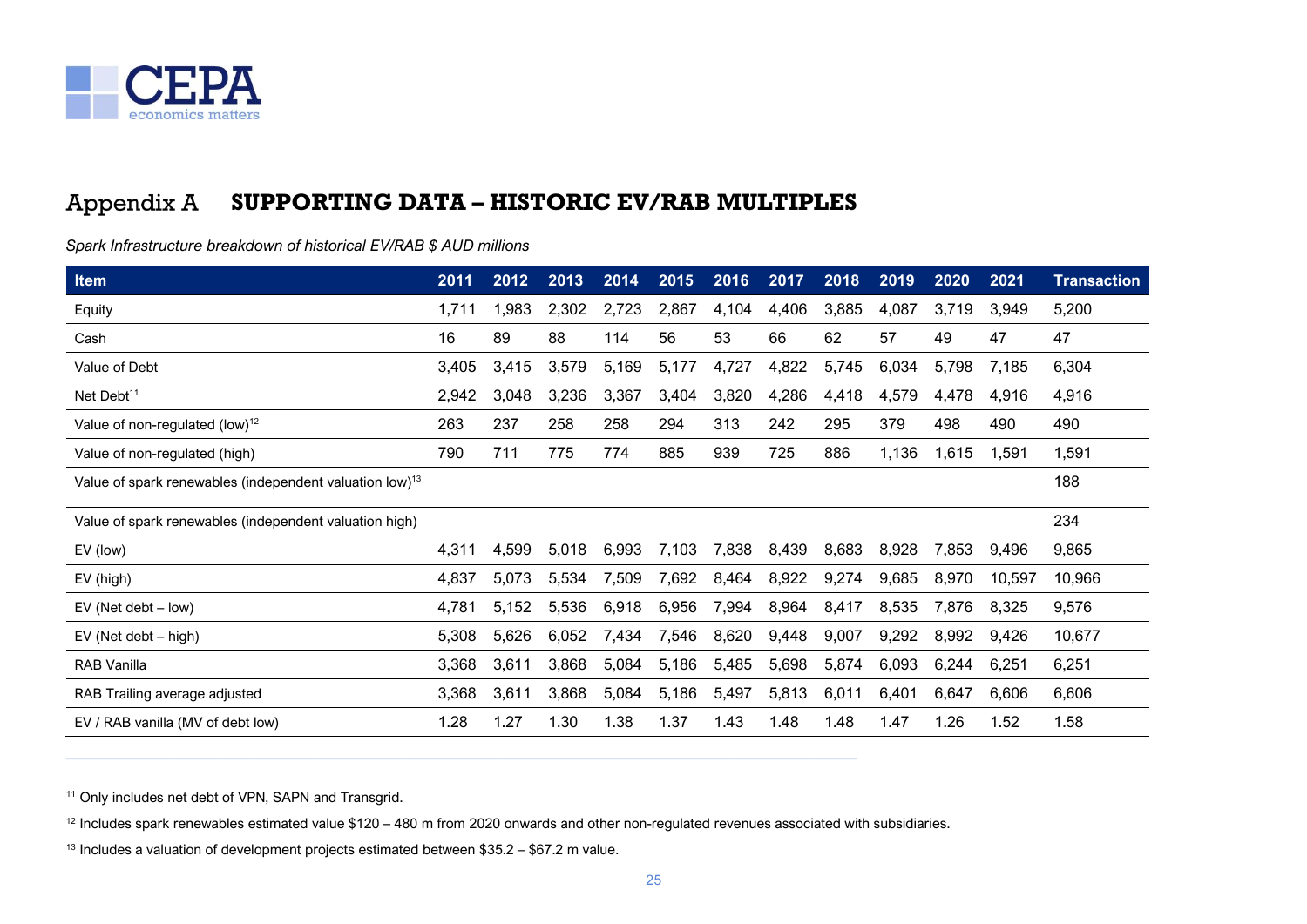

| <b>Item</b>                         | 2011 | 2012 | 2013 | 2014 | 2015 | 2016 | 2017 | 2018 | 2019 | 2020  | 2021 | Transaction |
|-------------------------------------|------|------|------|------|------|------|------|------|------|-------|------|-------------|
| EV / RAB vanilla (MV of debt high)  | 1.44 | 40.۱ | l.43 | l.48 | 1.48 | 1.54 | 1.57 | .58  | 1.59 | .44   | 1.70 | 1.75        |
| EV / RAB adjusted (MV of debt low)  | 1.28 | 1.27 | l.30 | .38  | 1.37 | 1.43 | l.46 | .44  | 1.39 | 1.18  | 1.44 | 1.49        |
| EV / RAB adjusted (MV of debt high) | 1.44 | 1.40 | 1.43 | 1.48 | 1.48 | 1.54 | 1.54 | 1.54 | 1.51 | 1.35  | 1.60 | 1.66        |
| EV / RAB vanilla (net debt low)     | 1.42 | 1.43 | l.43 | .36  | 1.34 | 1.46 | 1.57 | ∣.43 | 1.40 | 1.26  | 1.33 | 1.53        |
| EV / RAB vanilla (net debt high)    | 1.58 | l.56 | .56  | 1.46 | 1.45 | 1.57 | 1.66 | .53  | 1.52 | 44. ا | 1.51 | 1.71        |
| EV / RAB adjusted (net debt low)    | 1.42 | 1.43 | l.43 | .36  | 1.34 | 1.45 | 1.54 | ∣.40 | 1.33 | 1.18  | 1.26 | 1.45        |
| EV / RAB adjusted (net debt high)   | 1.58 | 1.56 | .56  | 1.46 | 1.45 | 1.57 | 1.63 | l.50 | 1.45 | 1.35  | 1.43 | 1.62        |
| EV / RAB vanilla mid-point          | 1.43 | 1.42 | l.43 | 1.42 | 1.41 | 1.50 | 1.57 | l.51 | 1.50 | 1.35  | 1.51 | 1.64        |
| EV / RAB adjusted mid-point         | 1.43 | 1.42 | l.43 | 1.42 | 1.41 | 1.50 | 1.54 | .47  | 1.42 | 1.27  | 1.43 | 1.55        |

### *Ausnet Services breakdown of historical EV/RAB \$ AUD millions*

| Item                                                            | 2011  | 2012  | 2013  | 2014  | 2015  | 2016  | 2017   | 2018   | 2019   | 2020   | 2021   | Transaction |
|-----------------------------------------------------------------|-------|-------|-------|-------|-------|-------|--------|--------|--------|--------|--------|-------------|
| Equity                                                          | 2,641 | 3,347 | 3,967 | 4,487 | 4,836 | 5,847 | 6,251  | 5,837  | 6,849  | 6,224  | 6,652  | 10,200      |
| Cash                                                            | 34    | 22    | 278   | 543   | 458   | 238   | 172    | 411    | 260    | 92     | 579    | 330         |
| Value of Debt                                                   | 4,976 | 5,147 | 5,540 | 6,091 | 6,607 | 5,777 | 5,748  | 6,564  | 6,186  | 7,148  | 9,098  | 8,249       |
| Value of non-regulated (low)                                    | 266   | 204   | 125   | 150   | 123   | 248   | 308    | 336    | 331    | 307    | 300    | 300         |
| Value of non-regulated (high)                                   | 798   | 611   | 638   | 736   | 709   | 770   | 967    | 1053   | 992    | 920    | 900    | 900         |
| Value of Development and Futures Network (low)                  | 164   | 140   | 52    | 52    | 44    | 200   | 232    | 182    | 163    | 164    | 185    | 185         |
| Value of Development and Futures Network (high)                 | 493   | 420   | 419   | 462   | 472   | 626   | 738    | 591    | 490    | 493    | 555    | 555         |
| Development and Futures Network (independent valuation<br>low)  |       |       |       |       |       |       |        |        |        |        |        | 3,000       |
| Development and Futures Network (independent valuation<br>high) |       |       |       |       |       |       |        |        |        |        |        | 3,300       |
| EV (low)                                                        | 6,292 | 7,440 | 8,173 | 8,838 | 9,804 | 9,990 | 10,124 | 10,348 | 11,293 | 11,867 | 13,716 | 16,664      |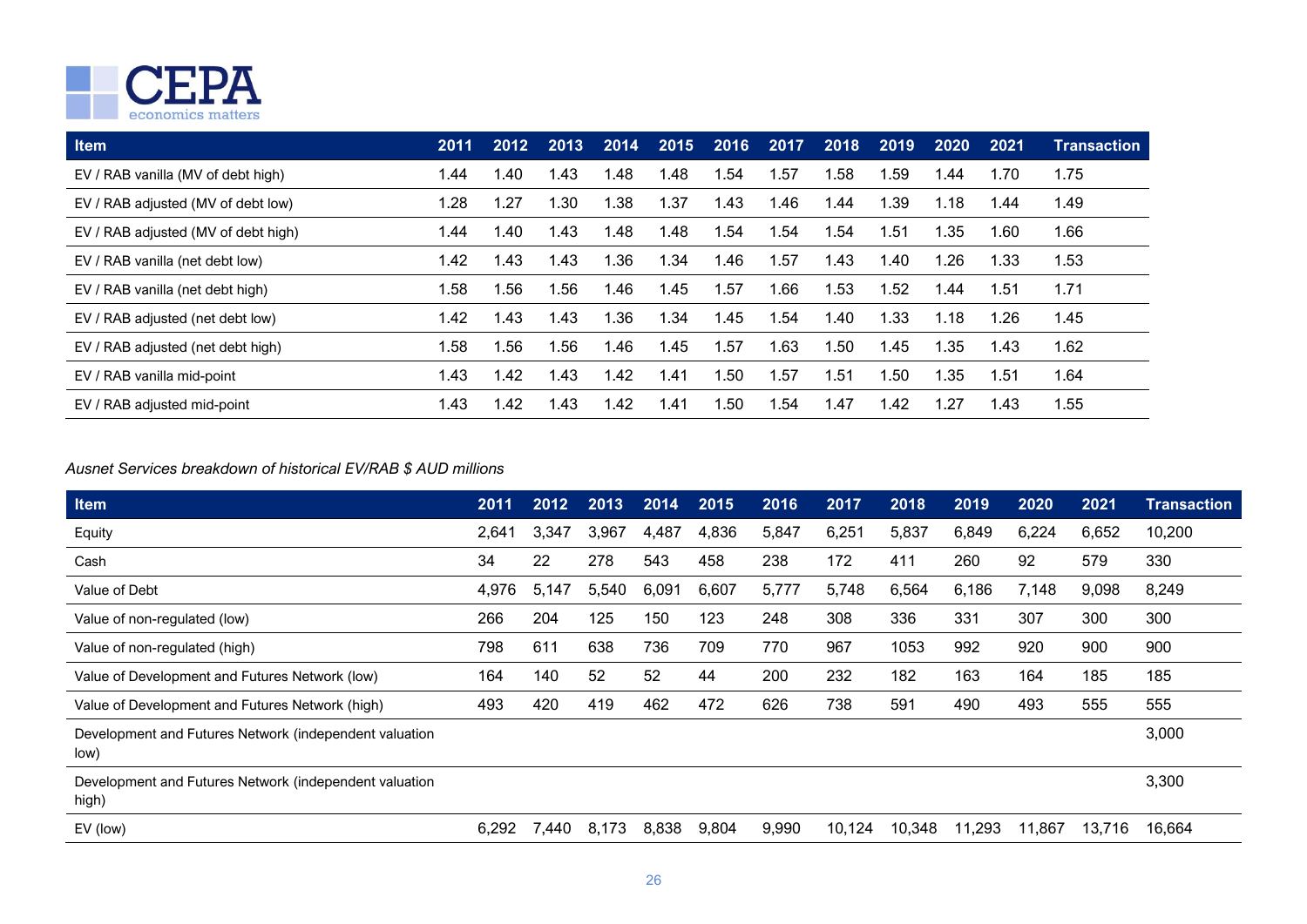

| Item                                           | 2011  | 2012  | 2013  | 2014  | 2015   | 2016   | 2017   | 2018   | 2019   | 2020   | 2021   | <b>Transaction</b> |
|------------------------------------------------|-------|-------|-------|-------|--------|--------|--------|--------|--------|--------|--------|--------------------|
| EV (high)                                      | 7,153 | 8,128 | 9,053 | 9,827 | 10,818 | 10,939 | 11,288 | 11,474 | 12,281 | 12,809 | 14,686 | 17,634             |
| EV (independent valuation $-$ low)             |       |       |       |       |        |        |        |        |        |        |        | 13,919             |
| $EV$ (independent valuation $-$ high)          |       |       |       |       |        |        |        |        |        |        |        | 14,819             |
| <b>RAB Vanilla</b>                             | 5,650 | 6,026 | 6,483 | 7,034 | 7,641  | 7,950  | 8,216  | 8,632  | 9,117  | 9,486  | 9,609  | 9,870              |
| RAB Trailing average adjusted                  | 5,650 | 6,026 | 6,483 | 7,034 | 7,641  | 7,950  | 8,279  | 8,744  | 9,456  | 10,162 | 10,122 | 10,200             |
| EV / RAB vanilla (low)                         | 1.11  | 1.23  | 1.26  | 1.26  | 1.28   | 1.26   | 1.23   | 1.20   | 1.24   | 1.25   | 1.43   | 1.69               |
| EV / RAB vanilla (high)                        | 1.27  | 1.35  | 1.40  | 1.40  | 1.42   | 1.38   | 1.37   | 1.33   | 1.35   | 1.35   | 1.53   | 1.79               |
| EV / RAB adjusted (low)                        | 1.11  | 1.23  | 1.26  | 1.26  | 1.28   | 1.26   | 1.22   | 1.18   | 1.19   | 1.17   | 1.36   | 1.63               |
| EV / RAB adjusted (high)                       | 1.27  | 1.35  | 1.40  | 1.40  | 1.42   | 1.38   | 1.36   | 1.31   | 1.30   | 1.26   | 1.45   | 1.73               |
| EV / RAB vanilla (Independent valuation low)   |       |       |       |       |        |        |        |        |        |        |        | 1.41               |
| EV / RAB vanilla (Independent valuation high)  |       |       |       |       |        |        |        |        |        |        |        | 1.50               |
| EV / RAB adjusted (Independent valuation low)  |       |       |       |       |        |        |        |        |        |        |        | 1.36               |
| EV / RAB adjusted (Independent valuation high) |       |       |       |       |        |        |        |        |        |        |        | 1.45               |
| EV / RAB vanilla mid-point                     | 1.19  | 1.29  | 1.33  | 1.33  | 1.35   | 1.32   | 1.30   | 1.26   | 1.29   | 1.30   | 1.48   | 1.74               |
| EV / RAB adjusted mid-point                    | 1.19  | 1.29  | 1.33  | 1.33  | .35    | 1.32   | 1.29   | 1.25   | 1.25   | 1.21   | 1.40   | 1.68               |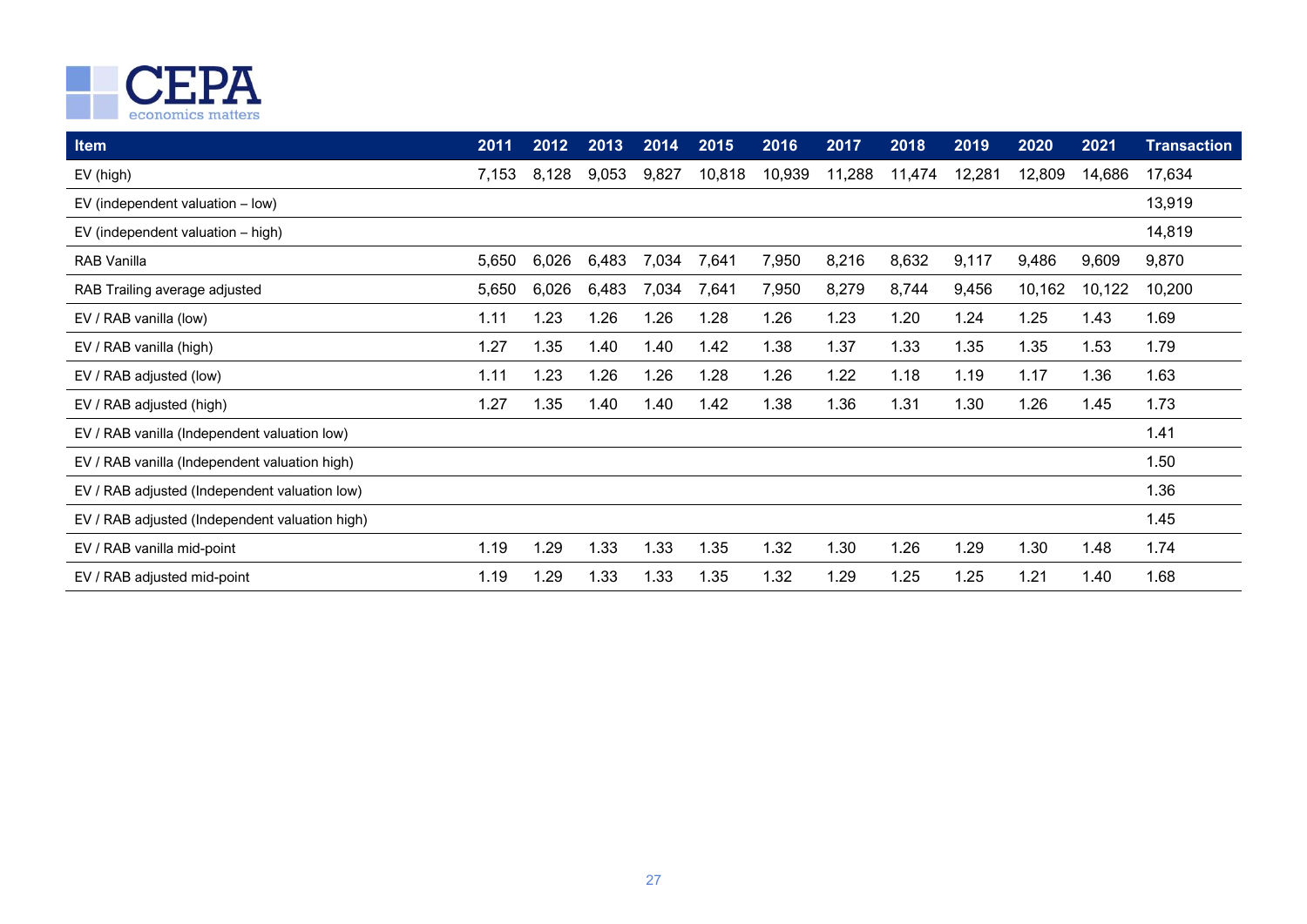

#### <span id="page-27-0"></span>Appendix B **SUPPORTING DATA – INFERENCE MODEL**

# **Baseline scenario assumptions**

For our baseline scenario we set the assumed amount of revenue from incentive schemes and assumed opex outperformance using historical data.

The figure below shows the average amount of additional allowances as a percentage of total revenue from incentive schemes for the 7 regulated entities between 2014 and 2020. Over the period the 7 entities made on average 2.1% additional revenue.

*Figure 4.8: Average incentive scheme allowances as a percentage of total revenue*



———————————————————————————————————————————————————

The table below shows the average amount of additional allowances for the 7 regulated entities.

*Table 4.4: Incentive scheme allowances* 

| <b>Entity</b> | Incentive scheme allowances as a percentage of allowed<br>revenue (2014-2020) |
|---------------|-------------------------------------------------------------------------------|
| AusNet (D)    | 3.11%                                                                         |
| AusNet (T)    | 2.91%                                                                         |
| AusNet (Gas)  | 1.58%                                                                         |
| <b>SAPN</b>   | 2.35%                                                                         |
| CitiPower     | $-0.75\%$ <sup>14</sup>                                                       |
| Powercor      | 2.3%                                                                          |
| TransGrid     | 3.39%                                                                         |

The figure below shows opex outperformance as percentage of total opex allowance for the 7 entities between 2006 and 2020.

<sup>14</sup> Assumed 0% in our model.

*Source: CEPA analysis of AER RIN data*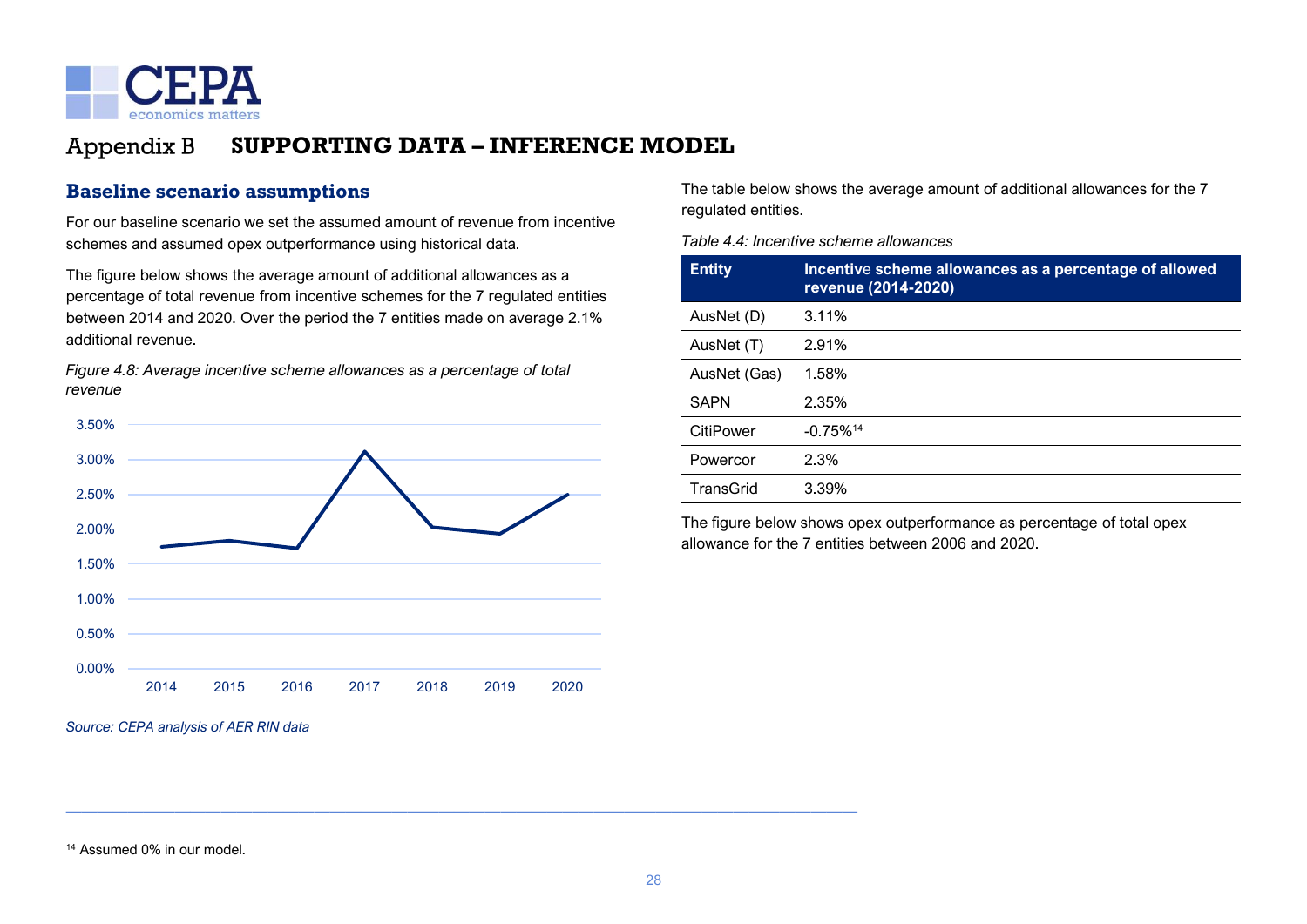

*Figure 4.9: Average incentive scheme allowances as a percentage of total revenue*



*Source: CEPA analysis of AER RIN data*

The table below shows the average opex outperformance for the 7 regulated entities.

### *Table 4.5: Opex outperformance*

| <b>Entity</b>                 | Average opex outperformance (2006-2020) |
|-------------------------------|-----------------------------------------|
| AusNet (D)                    | 8.31%                                   |
| AusNet (T)                    | 12.16%                                  |
| AusNet<br>(Gas) <sup>15</sup> | 5.47%                                   |

———————————————————————————————————————————————————

| <b>Entity</b> | Average opex outperformance (2006-2020) |
|---------------|-----------------------------------------|
| <b>SAPN</b>   | 4.85%                                   |
| CitiPower     | 8.13%                                   |
| Powercor      | 7.87%                                   |
| TransGrid     | 8.14%                                   |
|               |                                         |

### **Partial impacts of each assumption**

The tables below show the partial impact on the EV/RAB ratio of changing the key assumptions in the model. The change is from a baseline using regulatory assumptions and is applied across all the regulated entities that make up AST and SKI equally. For example, for opex out-performance for AST the movement is from no out-performance to +1% out-performance applied equally across all three regulated entities of AST. The impact is the measured as the movement in the EV/RAB ratio. A movement of 0.0158 means moving the EV/RAB ratio from 1.016 to 1.032.

The partial impacts shown in the tables also assume there is no capex program beyond that already visible in the PTRMs. The impact of changes are lower than if a capex program were assumed.

*Table 4.6: Partial impacts of each assumption (AST)*

| <b>Assumption</b>    | <b>Change</b> | <b>EV/RAB</b> Impact |
|----------------------|---------------|----------------------|
| Opex out-performance | $+1\%$        | $+0.0158$            |
| Gearing              | $+5%$         | $+0.0152$            |
| Incentives           | $+1%$         | $+0.0304$            |
| Cost of equity       | $-0.5%$       | $+0.0318$            |
| Closing RAB multiple | $+0.1$        | $+0.0011$            |

<sup>15</sup> Data only available from 2011 onwards.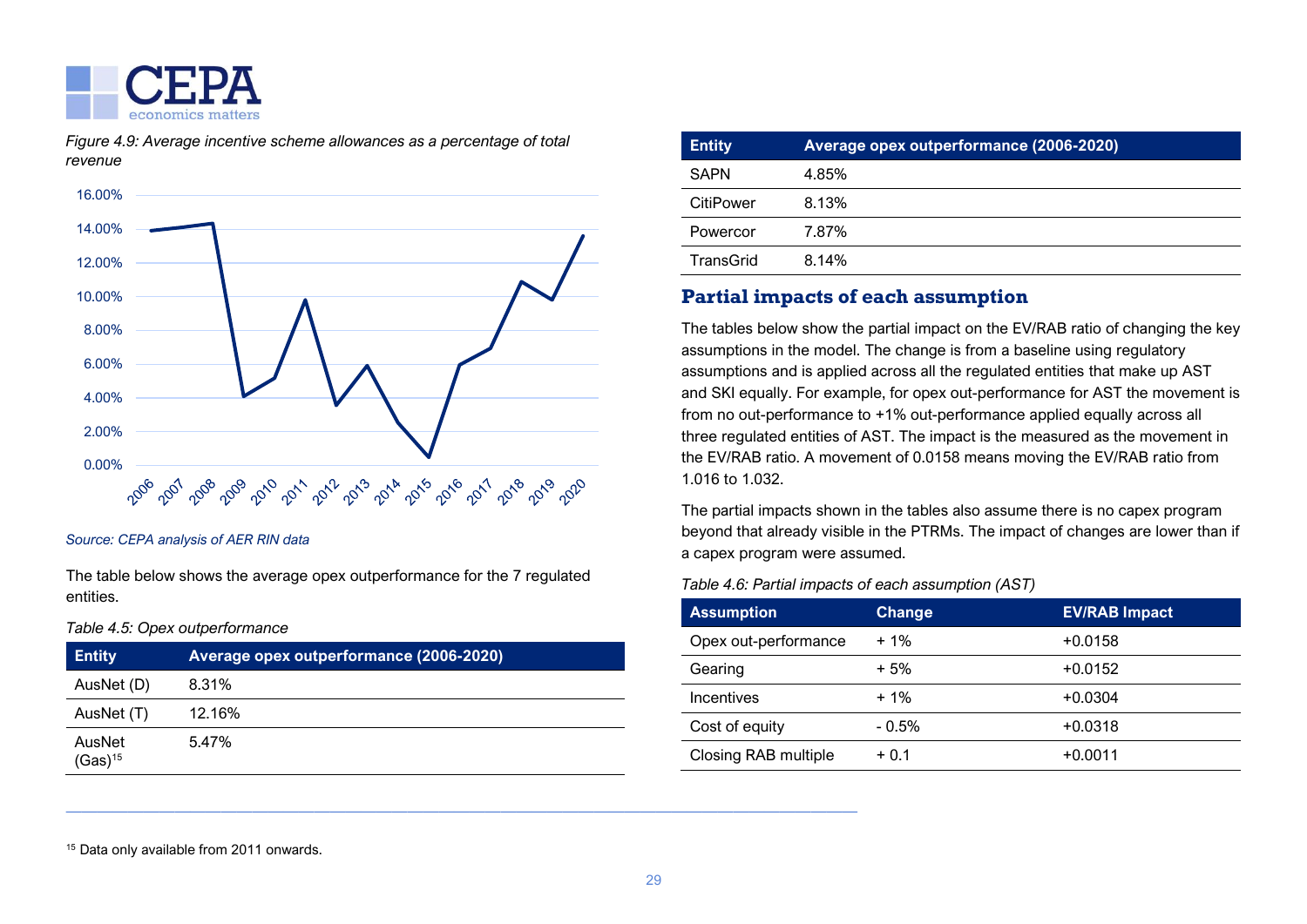

| <b>Assumption</b> | Change           | <b>EV/RAB Impact</b> |
|-------------------|------------------|----------------------|
| TAB uplift        | + 1bn per entity | $+0.0176$            |

### *Table 4.7: Partial impacts of each assumption (SKI)*

| <b>Assumption</b>    | <b>Change</b>    | <b>EV/RAB Impact</b> |
|----------------------|------------------|----------------------|
| Opex out-performance | $+1\%$           | $+0.0135$            |
| Gearing              | $+5%$            | $+0.0184$            |
| Incentives           | $+1\%$           | $+0.0286$            |
| Cost of equity       | $-0.5%$          | $+0.0350$            |
| Closing RAB multiple | $+0.1$           | $+0.0015$            |
| TAB uplift           | + 1bn per entity | $+0.0132$            |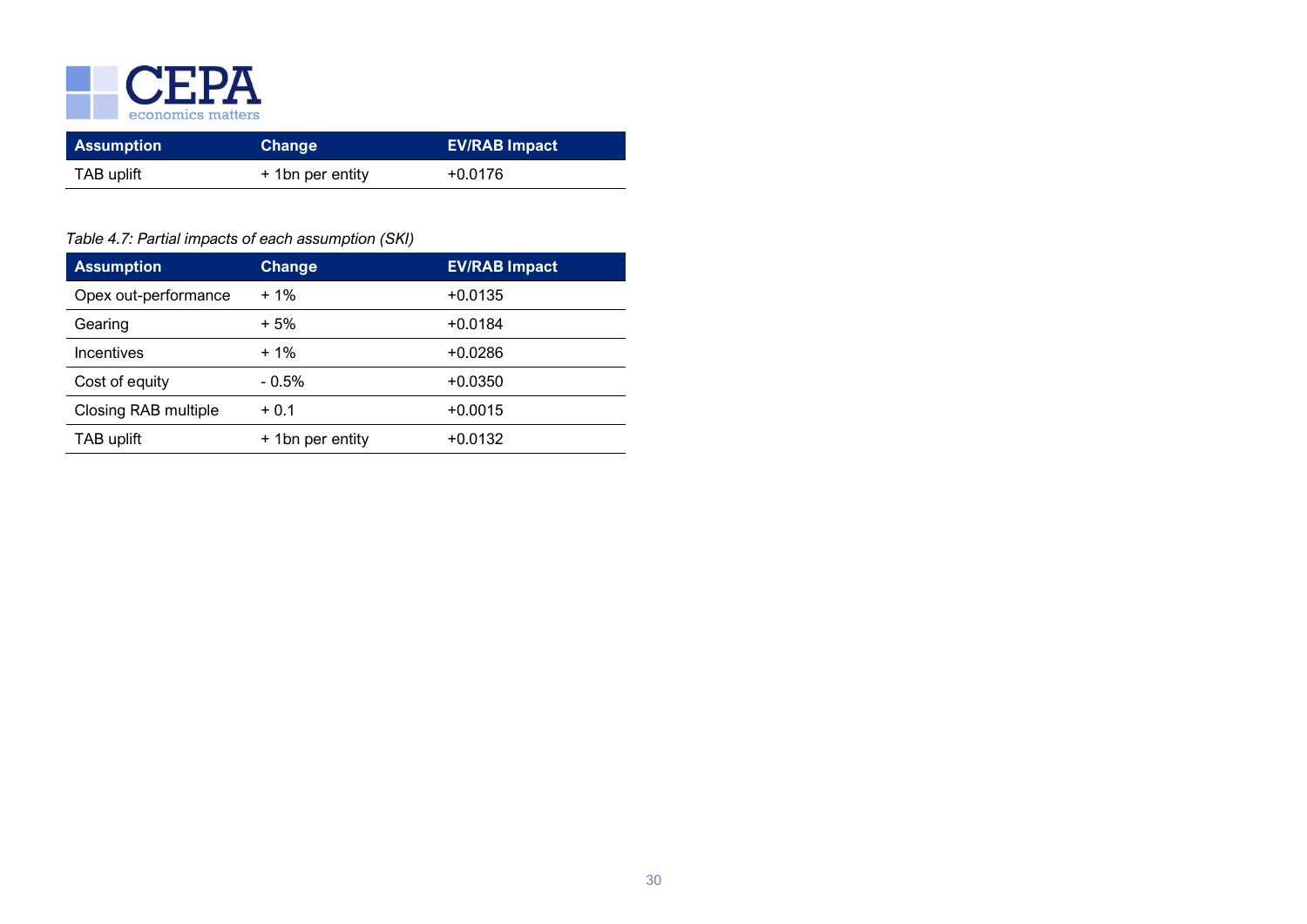

#### <span id="page-30-0"></span>Appendix C **SUPPORTING DATA - COST OF DEBT**

In its analysis of data on the cost of debt, the AER reports on actual credit spread data achieved by the industry and compares it to the spreads in the trailing average approach that it has adopted.<sup>16</sup> The chart below is extracted from that report, which shows spreads from the AER's approach to cost of debt (orange), the industry average spread (blue), and the average term of debt issued (green).

The industry credit spread in the chart is lower than that of the AER's approach to the allowance. These differences may be due to

- Differences in the term of debt issued and the AER assumption.
- Differences in the credit rating of the securities issued
- Differences in the credit spread compared to the AER rating.

AER has been considering this issue carefully, and may adjust its approach to cost of debt. However, in doing so we anticipate that it will be mindful of the incentive effects. The current approach provides a cost of debt allowance, and provides companies with an incentive to outperform that allowance. It also allows companies flexibility to determine the tenor of their debt. For these reasons, we consider it reasonable to assume that investors would anticipate a continuation of debt outperformance. In our base case inference model, we have made an assumption that investors assume ongoing outperformance of 50bps.

*Figure 4.10: Unadjusted energy infrastructure credit spread index vs AER A/BBB 10 year rolling 12 month and average term.*





<sup>16</sup> AER (2020). Rate of Return. Energy network debt data. Final Working Paper November 2020.

———————————————————————————————————————————————————